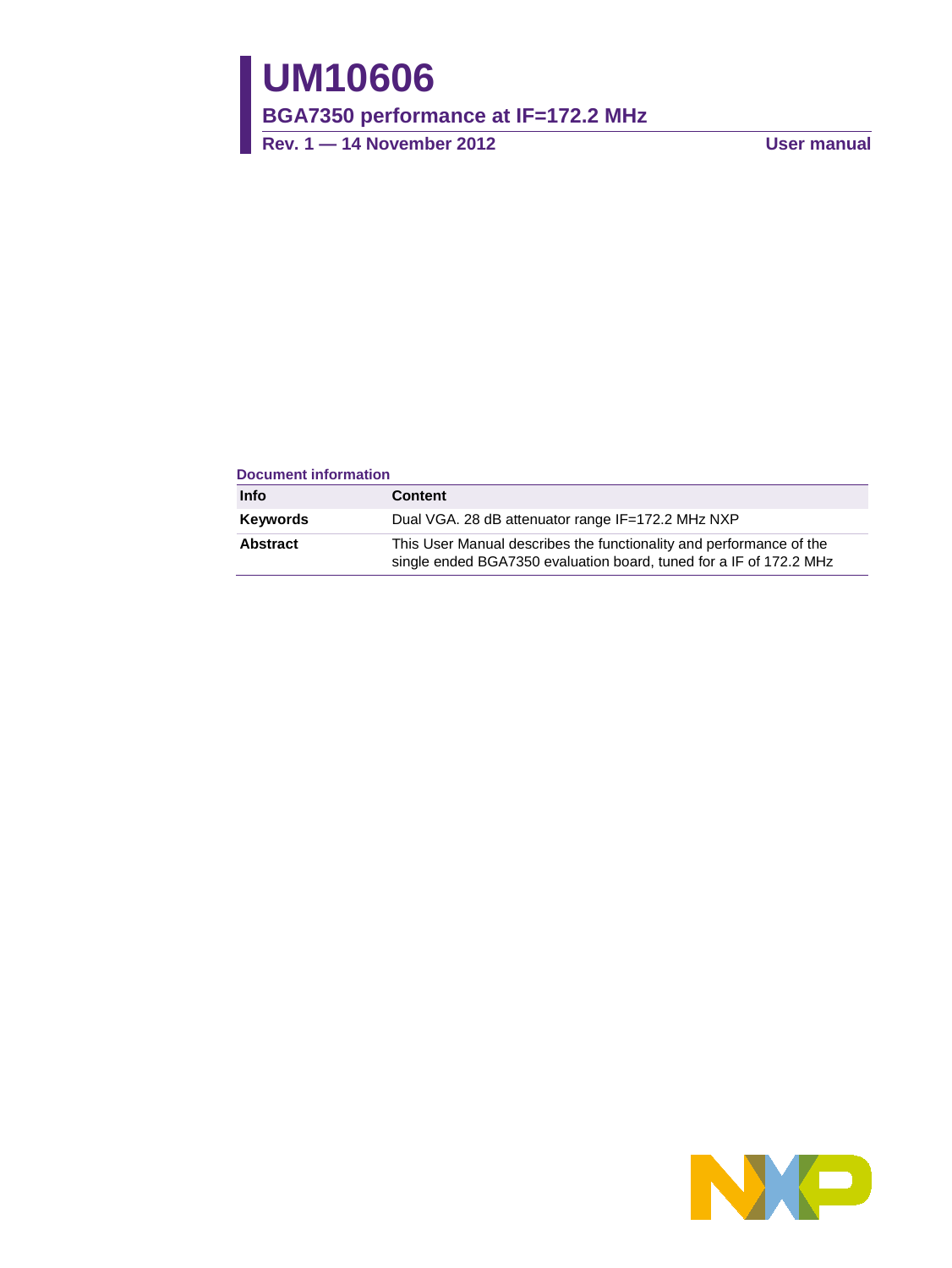### **BGA7350 performance at IF=172.2 MHz**

**Revision history**

| Rev | <b>Date</b> | <b>Description</b> |
|-----|-------------|--------------------|
|     | 20121       | --<br>ıtı∩r        |

## **Contact information**

For more information, please visit: [http://www.nxp.com](http://www.nxp.com/)

For sales office addresses, please send an email to: [salesaddresses@nxp.com](mailto:salesaddresses@nxp.com)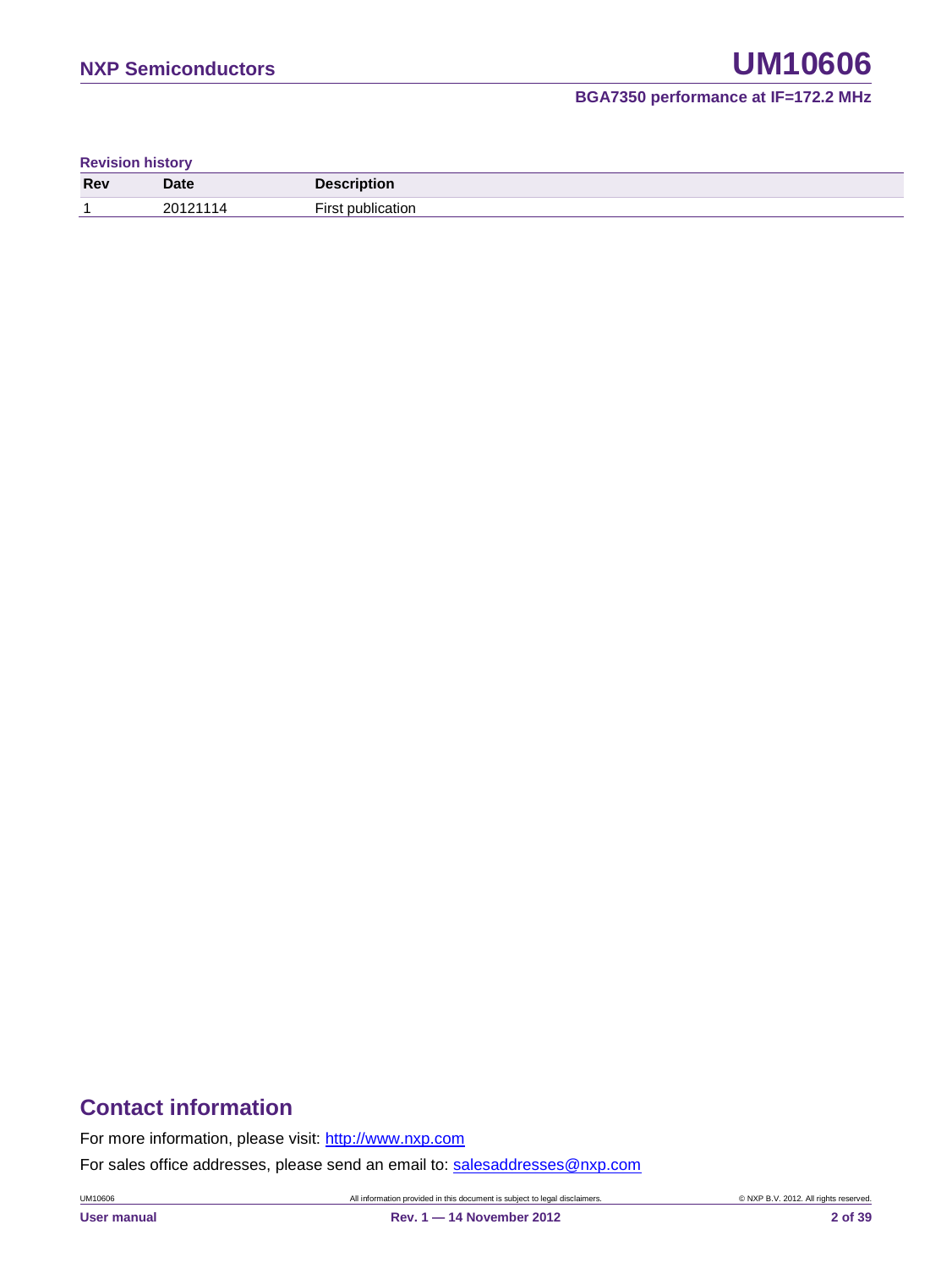### <span id="page-2-0"></span>**1. Introduction**

The BGA7350 is a Silicon MMIC (Monolithic Microwave Integrated Circuit) processed in NXP's mainstream Si QuBIC4+ BiCmos process. This process intrinsic inhibits high  $F_T$ figures (up to 28 GHz), while not compromising ruggedness (breakdown voltage) and noise figures. These characteristics make this device suitable for versatile IF applications like in Base station receive path. The BGA7350 exhibits a logic-level shutdown control to reduce supply current. The BGA7350 is packed in the leadless HVQFN (5  $\times$  5 mm<sup>2</sup>), and in combination with the optimized die design, gives excellent thermal performance,

To ensure optimal ESD protections, all pins are ESD protected.

All above mentioned highlight makes the BGA7350 and extreme attractive device with optimal performance/cost ratio, as compared to other devices in the market.

The single ended 172.2 MHz evaluation board (EVB) is designed for optimal performance in the 172.2 MHz frequency ranges, with a bandwidth of 28 MHz, suitable for base station Rx applications, as shown in Fig. 1.

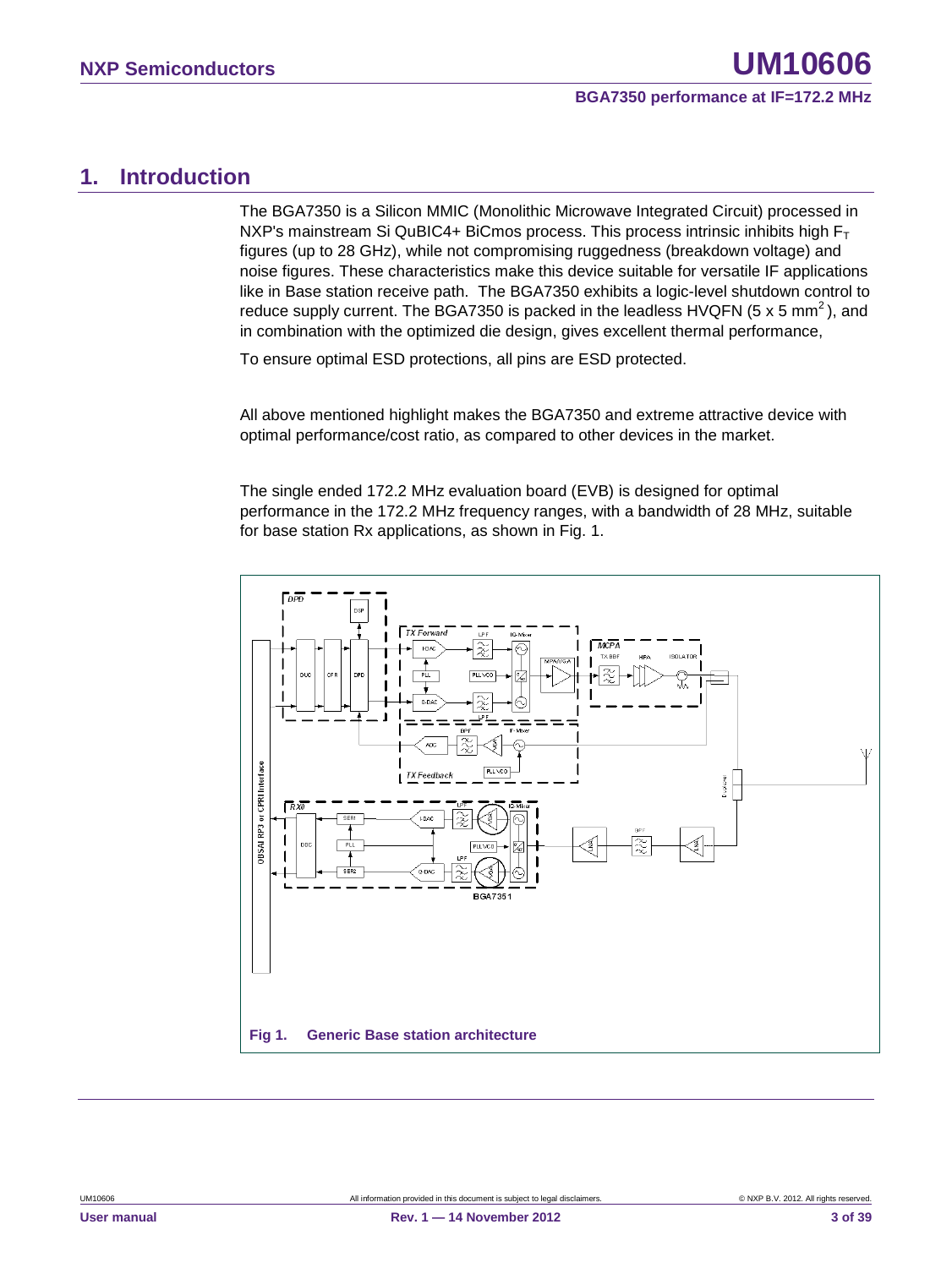### <span id="page-3-0"></span>**2. Product Profile**

### <span id="page-3-1"></span>**2.1 General description**

The BGA7350 MMIC is a dual independently digitally controlled IF Variable Gain Amplifier (VGA) operating from 50 MHz to 250 MHz Each IF VGA amplifies with a gain range of 24 dB and at its maximum gain setting delivers 17 dBm output power at 1 dB gain compression and a superior linear performance.

The BGA7350 Dual IF VGA is optimized for a differential gain error of less than  $\pm$ 0.1 dB for accurate gain control and has a total integrated gain error of less than  $\pm$  0.3 dB.

The gain controls of each amplifier are separate digital gain-control word, which is provided externally through two sets of 5 bits.

<span id="page-3-2"></span>The BGA7350 is housed in a 32 pins  $5 \times 5$  mm2 leadless HVQFN package.

### **2.2 Features and benefits**

- Dual independent digitally controlled 28 dB gain range VGAs, with 5-bit control interface
- 50 MHz to 250 MHz frequency operating range
- Gain step size:  $1 dB \pm 0.1 dB$
- $\blacksquare$  18.5 dB small signal gain
- Fast gain stage switching capability
- 17 dBm output power at 1 dB gain compression
- $\blacksquare$  5 V single supply operation with power-down control
- Logic-level shutdown control pin reduces supply current
- **EXCELLENT ESD protection at all pins**
- **Moisture sensitivity level 2**
- Compliant to Directive 2002/95/EC, regarding Restriction of Hazardous Substances (RoHS)
- **Unconditionally stable**
- <span id="page-3-3"></span>Excellent differential and integrated gain error

### **2.3 Applications**

- Compatible with GSM / W-CDMA carrier/ WiMAX / LTE base-station infrastructure / multi systems carrier
- Multi channel receivers
- General use for DAC driver applications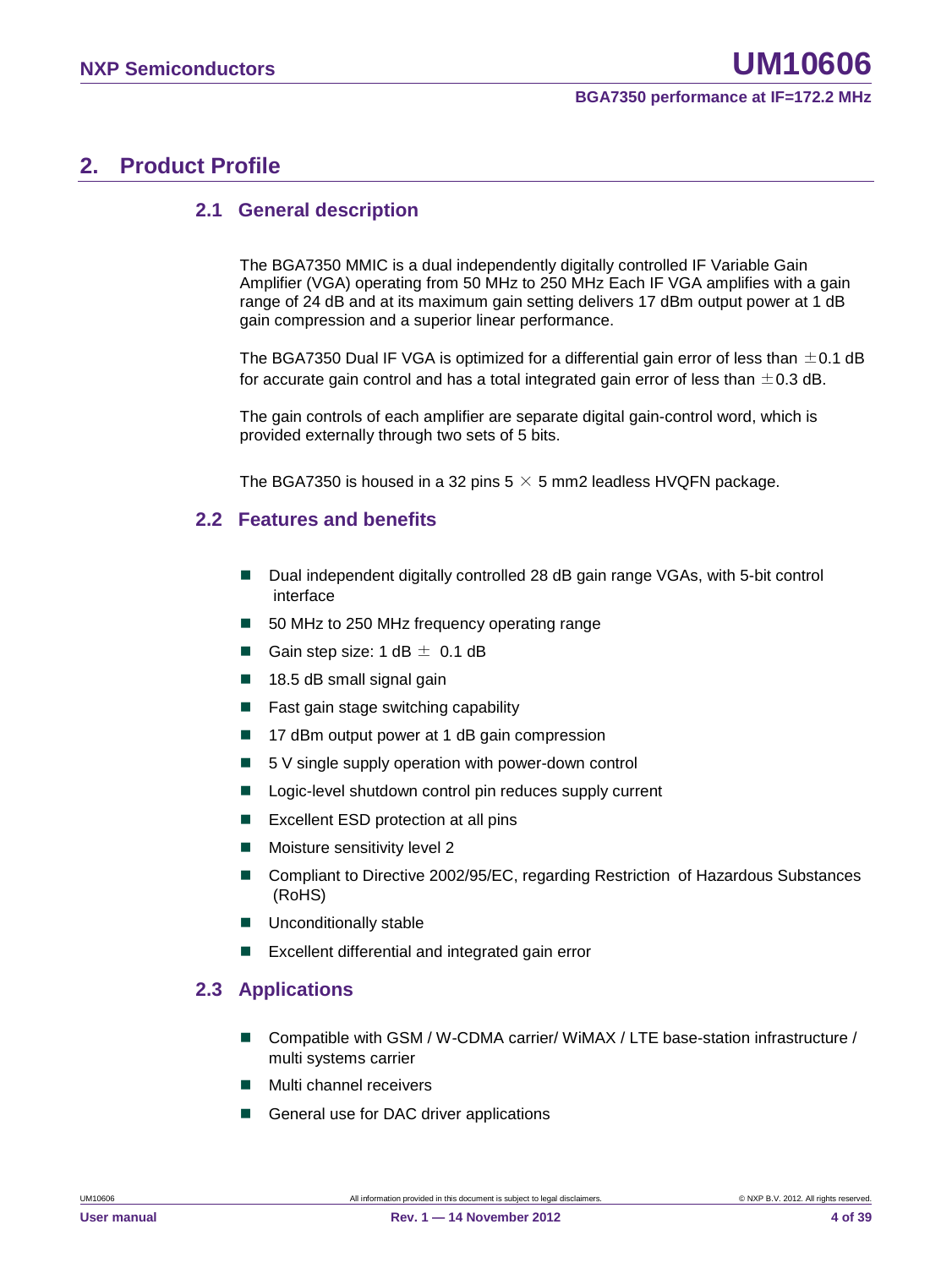# <span id="page-4-0"></span>**3. Pinning information**

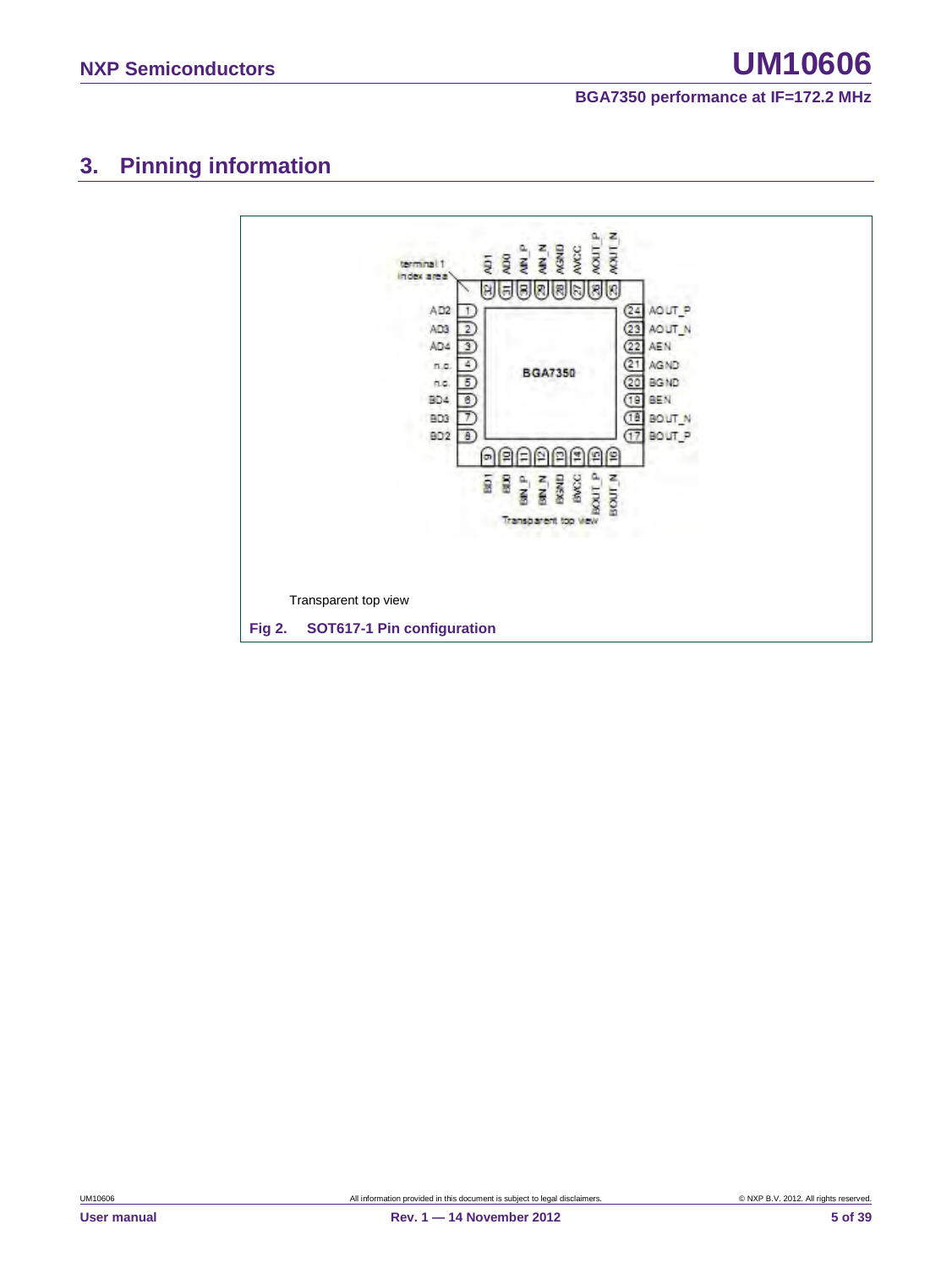### <span id="page-5-0"></span>**3.1 Pin description**

| Table 2.               | <b>Pin description</b> |                                                 |  |
|------------------------|------------------------|-------------------------------------------------|--|
| <b>Symbol</b>          | Pin                    | <b>Description</b>                              |  |
| AD <sub>2</sub>        | 1                      | MSB - 2 for gain control interface of channel A |  |
| AD <sub>3</sub>        | $\overline{2}$         | MSB - 1 for gain control interface of channel A |  |
| AD4                    | 3                      | MSB for gain control interface of channel A     |  |
| n.c.                   | 4                      | not connected [1]                               |  |
| n.c.                   | 5                      | not connected [1]                               |  |
| BD4                    | 6                      | MSB for gain control interface of channel B     |  |
| BD3                    | 7                      | MSB - 1 for gain control interface of channel B |  |
| BD <sub>2</sub>        | 8                      | MSB - 2 for gain control interface of channel B |  |
| BD <sub>1</sub>        | 9                      | LSB + 1 for gain control interface of channel B |  |
| <b>BDO</b>             | 10                     | LSB for gain control interface of channel B     |  |
| <b>BIN P</b>           | 11                     | channel B positive input [2]                    |  |
| BIN_N                  | 12                     | channel B negative input [2]                    |  |
| <b>GNDB</b>            | 13, 20                 | ground for channel B                            |  |
| $V_{\text{CCB}}$       | 14                     | supply voltage for channel B [3]                |  |
| <b>BOUT P</b>          | 15, 17                 | channel B positive output 2                     |  |
| BOUT_N                 | 16, 18                 | channel B negative output [2]                   |  |
| BEN                    | 19                     | power enable pin for channel B                  |  |
| <b>GNDA</b>            | 21, 28                 | ground for channel A                            |  |
| <b>AEN</b>             | 22                     | power enable pin for channel A                  |  |
| AOUT_N                 | 23, 25                 | channel A negative output [2]                   |  |
| AOUT_P                 | 24, 26                 | channel A positive output [2]                   |  |
| <b>V<sub>CCA</sub></b> | 27                     | supply voltage for channel A [3]                |  |
| AIN N                  | 29                     | channel A negative input [2]                    |  |
| AIN P                  | 30                     | channel A positive input [2]                    |  |
| AD <sub>0</sub>        | 31                     | LSB for gain control interface of channel A     |  |
| AD <sub>1</sub>        | 32                     | LSB + 1 for gain control interface of channel A |  |
| <b>GND</b>             | <b>GND</b> paddle      | RF ground and DC ground [4]                     |  |

[1] Pin to be left open.

[2] Each channel should be independently enabled with logic HIGH and disabled with logic LOW.

[3] RF decoupled.

[4] The center metal base of the SOT617-1 also functions as heatsink for the VGA.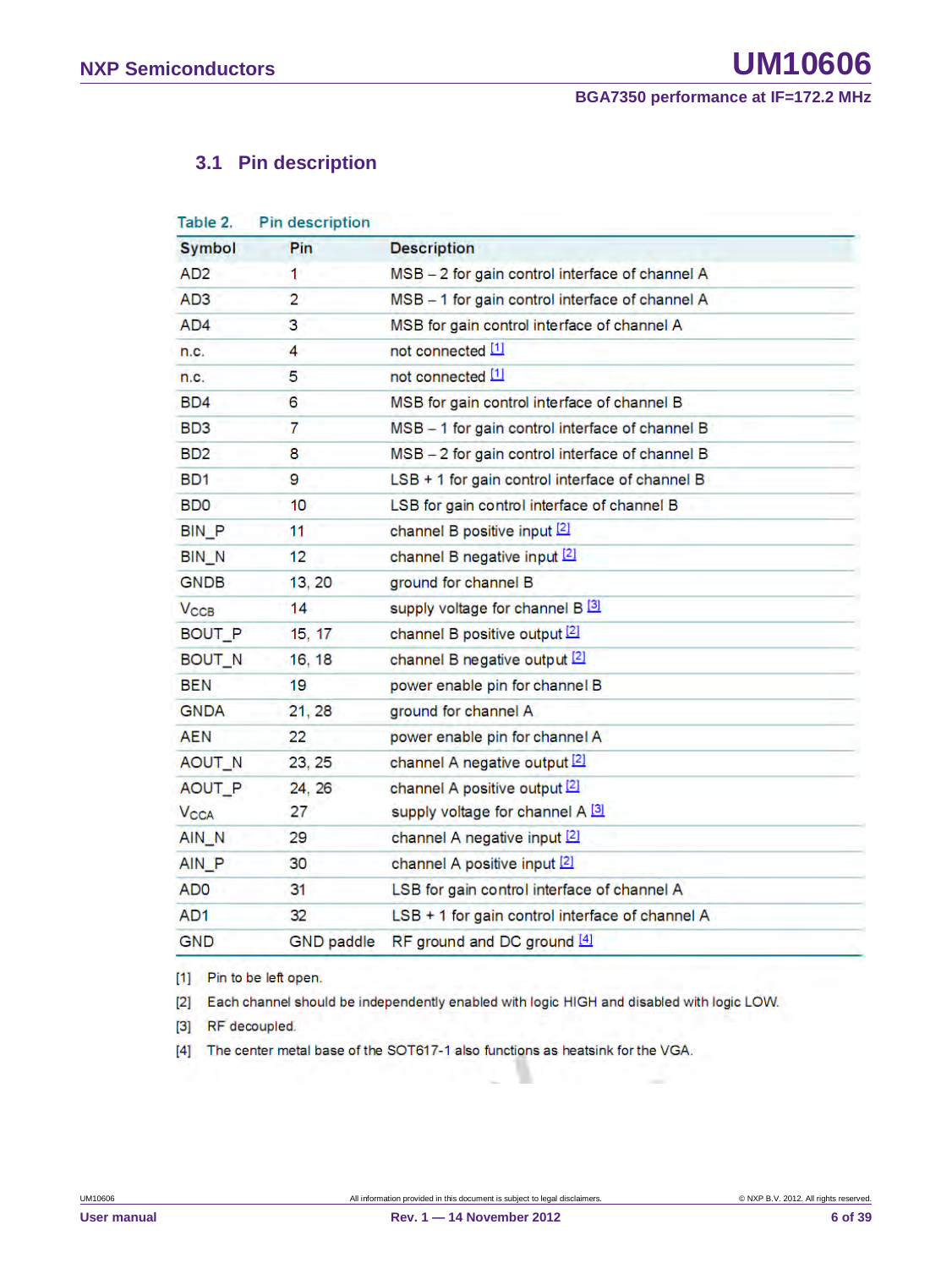# <span id="page-6-0"></span>**4. Functional Diagram**

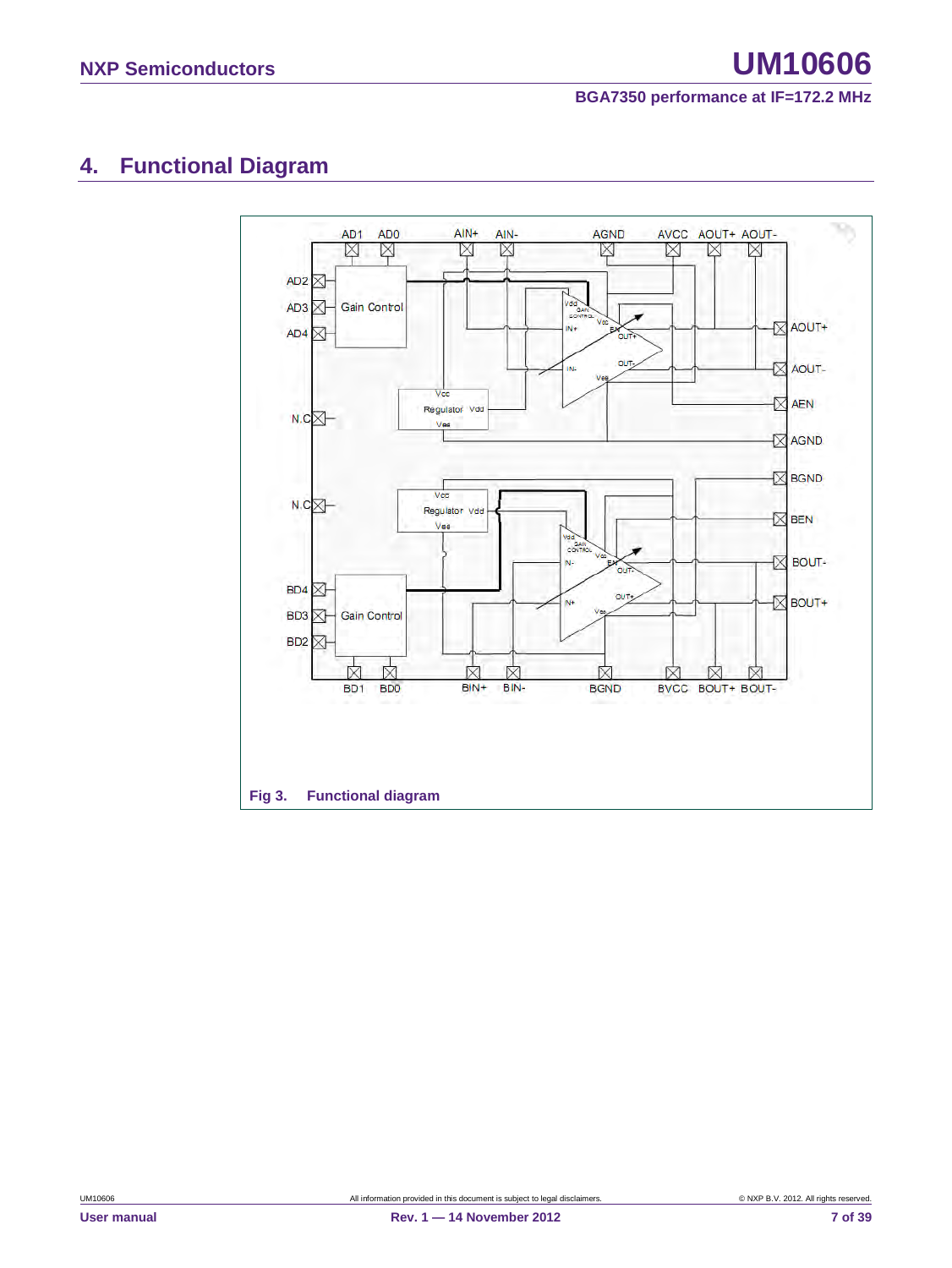# <span id="page-7-0"></span>**5. Gain control Range**

| Input to all 0 to 4 gain control pins | nominal power gain [dB] |
|---------------------------------------|-------------------------|
| 00000                                 | 22                      |
| 00001                                 | 21                      |
| 00010                                 | 20                      |
| 00011                                 | 19                      |
| 00100                                 | 18                      |
| 00101                                 | 17                      |
| 00110                                 | 16                      |
| 00111                                 | 15                      |
| 01000                                 | 14                      |
| 01001                                 | 13                      |
| 01010                                 | 12                      |
| 01011                                 | 11                      |
| 01100                                 | 10                      |
| 01101                                 | 9                       |
| 01110                                 | 8                       |
| 01111                                 | 7                       |
| 10000                                 | 6                       |
| 10001                                 | 5                       |
| 10010                                 | $\overline{4}$          |
| 10011                                 | 3                       |
| 10100                                 | $\overline{2}$          |
| 10101                                 | $\mathbf{1}$            |
| 10110                                 | $\boldsymbol{0}$        |
| 10111                                 | $-1$                    |
| 11000                                 | $-2$                    |
| 11001                                 | $-3$                    |
| 11010                                 | $-4$                    |
| 11011                                 | $-5$                    |
| 11100                                 | $-6$                    |
| >11100                                | $-6$                    |

**Table 3 Gain control range**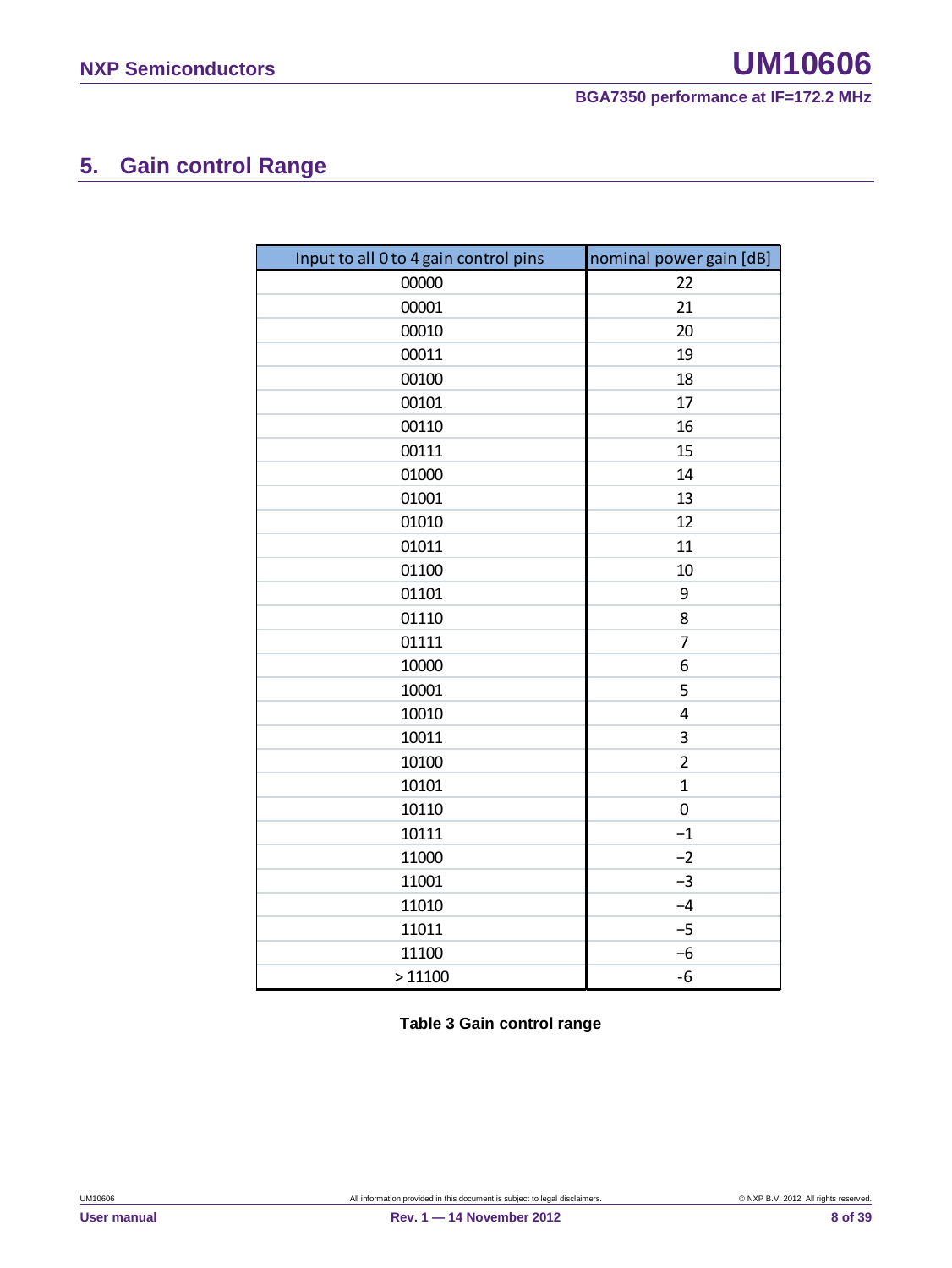### **BGA7350 performance at IF=172.2 MHz**

## **6. EVB circuit diagram**

<span id="page-8-0"></span>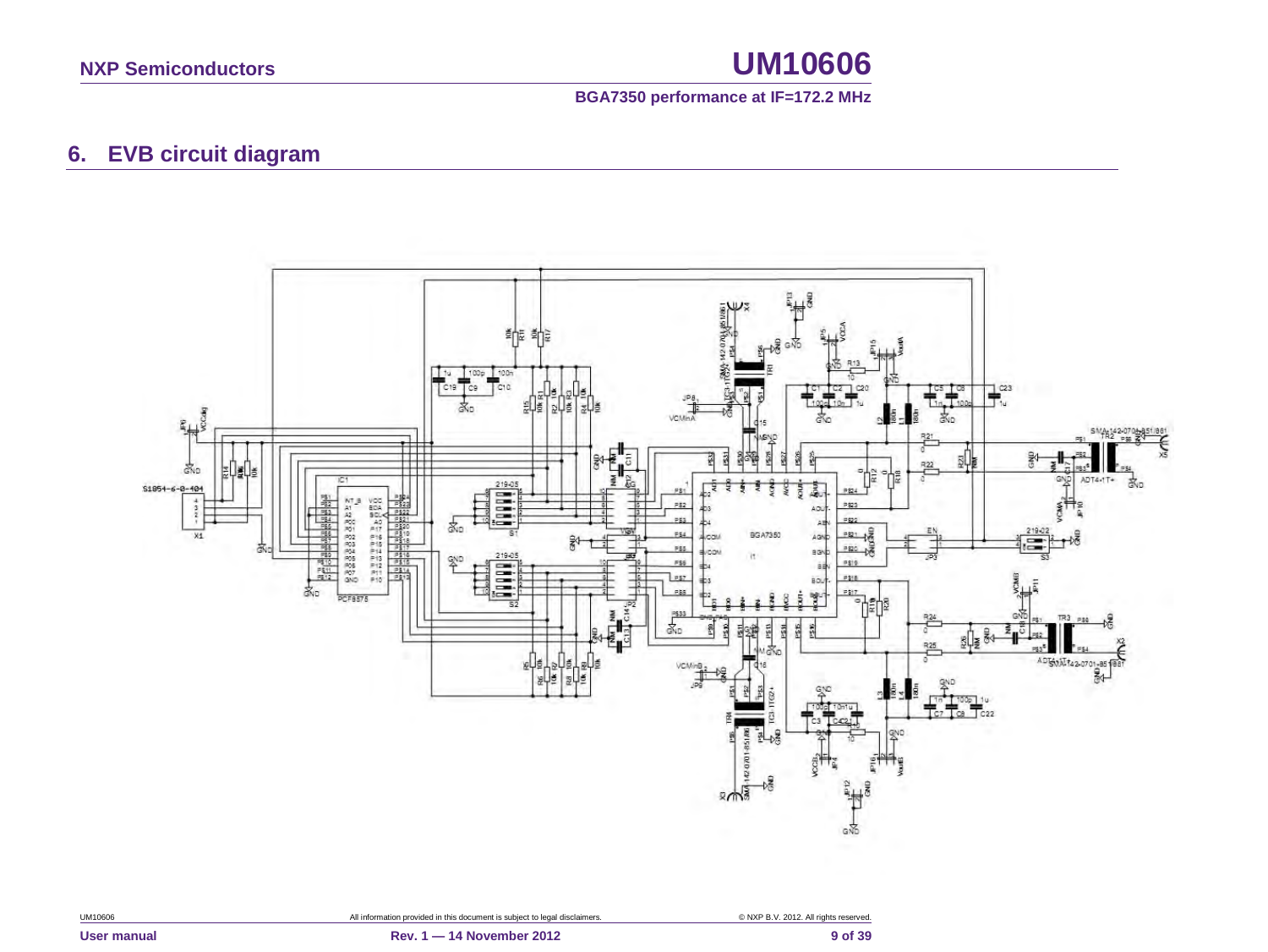

## **7. Evaluation Board top layout**

<span id="page-9-0"></span>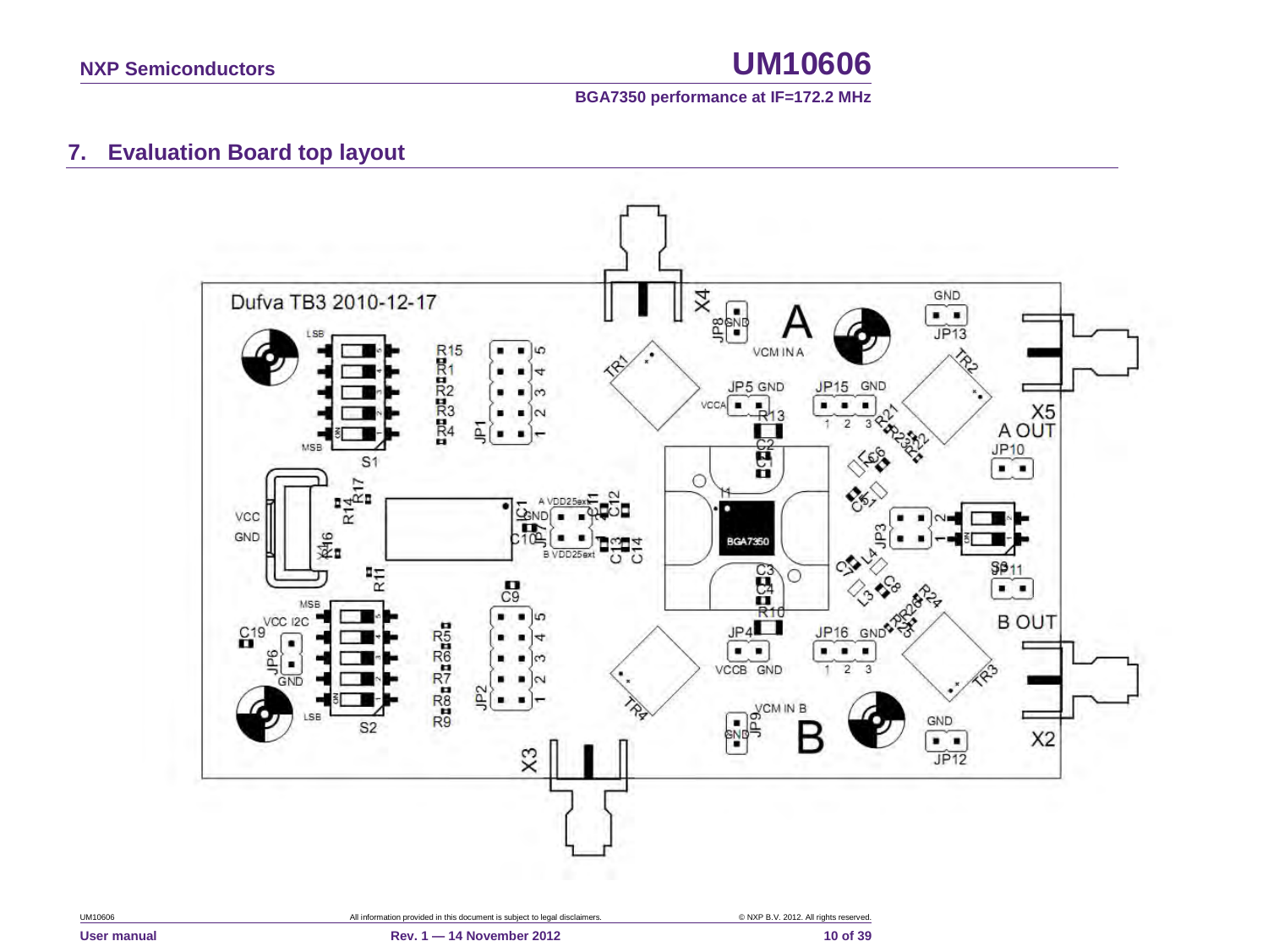

# **8. Evaluation board bottom layout**

<span id="page-10-0"></span>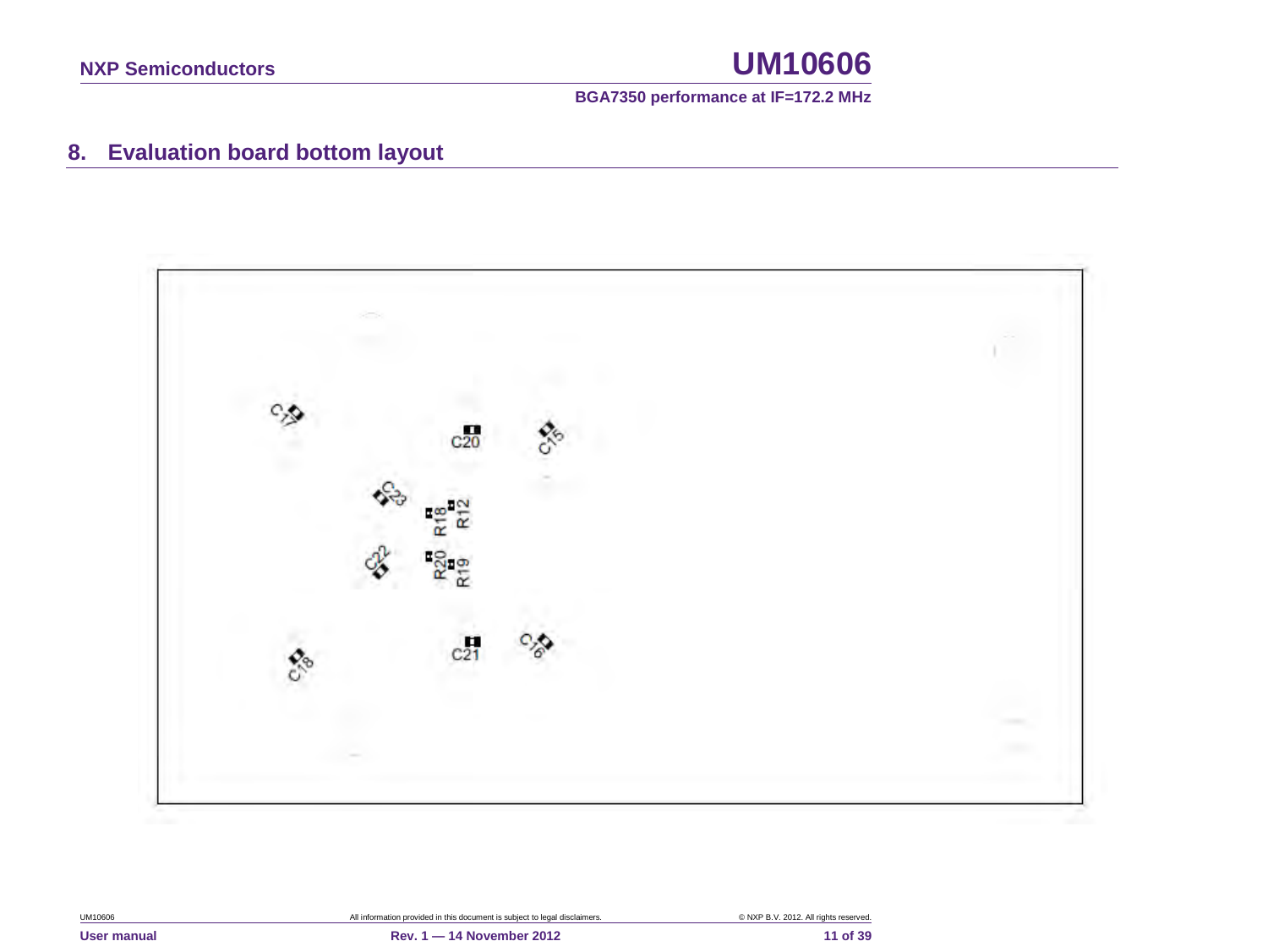# <span id="page-11-0"></span>**9. Bill of Materials (BOM)**

| Part                 | Value                                | <b>Device</b>        | Package                | <b>Description</b>             |
|----------------------|--------------------------------------|----------------------|------------------------|--------------------------------|
| C <sub>1</sub>       | 100p                                 |                      | C0603                  | <b>CAPACITOR</b>               |
| C <sub>2</sub>       | 10n                                  |                      | C0603                  | <b>CAPACITOR</b>               |
| C <sub>3</sub>       | 100 <sub>p</sub>                     |                      | C0603                  | <b>CAPACITOR</b>               |
| C <sub>4</sub>       | 10n                                  |                      | C0603                  | <b>CAPACITOR</b>               |
| C <sub>5</sub>       | 1n                                   |                      | C0603                  | CAPACITOR                      |
| C <sub>6</sub>       | 100p                                 |                      | C0603                  | <b>CAPACITOR</b>               |
| C7                   | 1n                                   |                      | C0603                  | CAPACITOR                      |
| C <sub>8</sub>       | 100p                                 |                      | C0603                  | CAPACITOR                      |
| C <sub>9</sub>       | 100p                                 |                      | C0603                  | <b>CAPACITOR</b>               |
| C10                  | 100 <sub>n</sub>                     |                      | C0603                  | <b>CAPACITOR</b>               |
| C <sub>11</sub>      | <b>NM</b>                            |                      | C0603                  | <b>CAPACITOR</b>               |
| C <sub>12</sub>      | <b>NM</b>                            |                      | C0603                  | <b>CAPACITOR</b>               |
| C13                  | <b>NM</b>                            |                      | C0603                  | <b>CAPACITOR</b>               |
| C <sub>14</sub>      | <b>NM</b>                            |                      | C0603                  | <b>CAPACITOR</b>               |
| C <sub>15</sub>      | 100 <sub>n</sub>                     |                      | C0603                  | <b>CAPACITOR</b>               |
| C16                  | 100 <sub>n</sub>                     |                      | C0603                  | <b>CAPACITOR</b>               |
| C <sub>17</sub>      | 100 <sub>n</sub>                     |                      | C0603                  | <b>CAPACITOR</b>               |
| C18                  | 100 <sub>n</sub>                     |                      | C0603                  | <b>CAPACITOR</b>               |
| C <sub>19</sub>      | 100 <sub>n</sub>                     |                      | C0603                  | <b>CAPACITOR</b>               |
| C <sub>20</sub>      | 100 <sub>n</sub>                     |                      | C0603                  | <b>CAPACITOR</b>               |
| C <sub>25</sub>      | 1u                                   |                      | C0603                  | <b>CAPACITOR</b>               |
| C <sub>26</sub>      | 1u                                   |                      | C0603                  | <b>CAPACITOR</b>               |
|                      | 1u                                   |                      | C0603                  |                                |
| C <sub>27</sub>      |                                      |                      |                        | <b>CAPACITOR</b>               |
| C <sub>28</sub>      | 1u<br>1u                             |                      | C0603                  | <b>CAPACITOR</b>               |
| C <sub>29</sub>      |                                      |                      | C0603                  | <b>CAPACITOR</b>               |
|                      |                                      |                      |                        |                                |
| 11                   | <b>BGA7350</b>                       |                      | SOT617-1               | <b>BGA7350</b>                 |
|                      |                                      |                      |                        |                                |
| JP <sub>1</sub>      | AG                                   | 2 x 5pins            | JP <sub>5</sub>        | <b>JUMPER</b>                  |
| JP <sub>2</sub>      | BG                                   | 2 x 5pins            | JP <sub>5</sub>        | <b>JUMPER</b>                  |
| JP3                  | EN                                   | 2 x 2pins            | JP <sub>2</sub>        | <b>JUMPER</b>                  |
| JP4                  | <b>VCCB</b>                          | 1 x2pins             | JP1                    | <b>JUMPER</b>                  |
| JP <sub>5</sub>      | <b>VCCA</b>                          | 1 x2pins             | JP1                    | <b>JUMPER</b><br><b>JUMPER</b> |
| JP6                  | VCCdig                               | 1 x2pins             | JP1                    | <b>JUMPER</b>                  |
| JP7                  | <b>VCM</b><br><b>VCMinA</b>          | 2 x 2pins            | JP <sub>2</sub><br>JP1 | <b>JUMPER</b>                  |
| JP8<br>JP9           | <b>VCMinB</b>                        | 1 x2pins             | JP1                    | <b>JUMPER</b>                  |
| JP10                 | <b>VCMA</b>                          | 1 x2pins             | JP1                    | <b>JUMPER</b>                  |
| JP11                 | <b>VCMB</b>                          | 1 x2pins             | JP1                    | <b>JUMPER</b>                  |
| JP12                 | <b>GND</b>                           | 1 x2pins             | JP1                    | <b>JUMPER</b>                  |
| JP13                 | GND                                  | 1 x2pins<br>1 x2pins | JP1                    | <b>JUMPER</b>                  |
|                      |                                      |                      |                        |                                |
| JP15<br>JP16         | VoutA<br>VoutB                       | 1 x3pins<br>1 x3pins | JP3<br>JP3             | <b>JUMPER</b><br><b>JUMPER</b> |
|                      |                                      |                      |                        |                                |
| L1                   | 100 <sub>n</sub>                     | 0603LS               | 0603LS                 |                                |
| L2                   | 100 <sub>n</sub>                     | 0603LS               | 0603LS                 |                                |
| L <sub>3</sub><br>L4 | 100 <sub>n</sub><br>100 <sub>n</sub> | 0603LS<br>0603LS     | 0603LS<br>0603LS       |                                |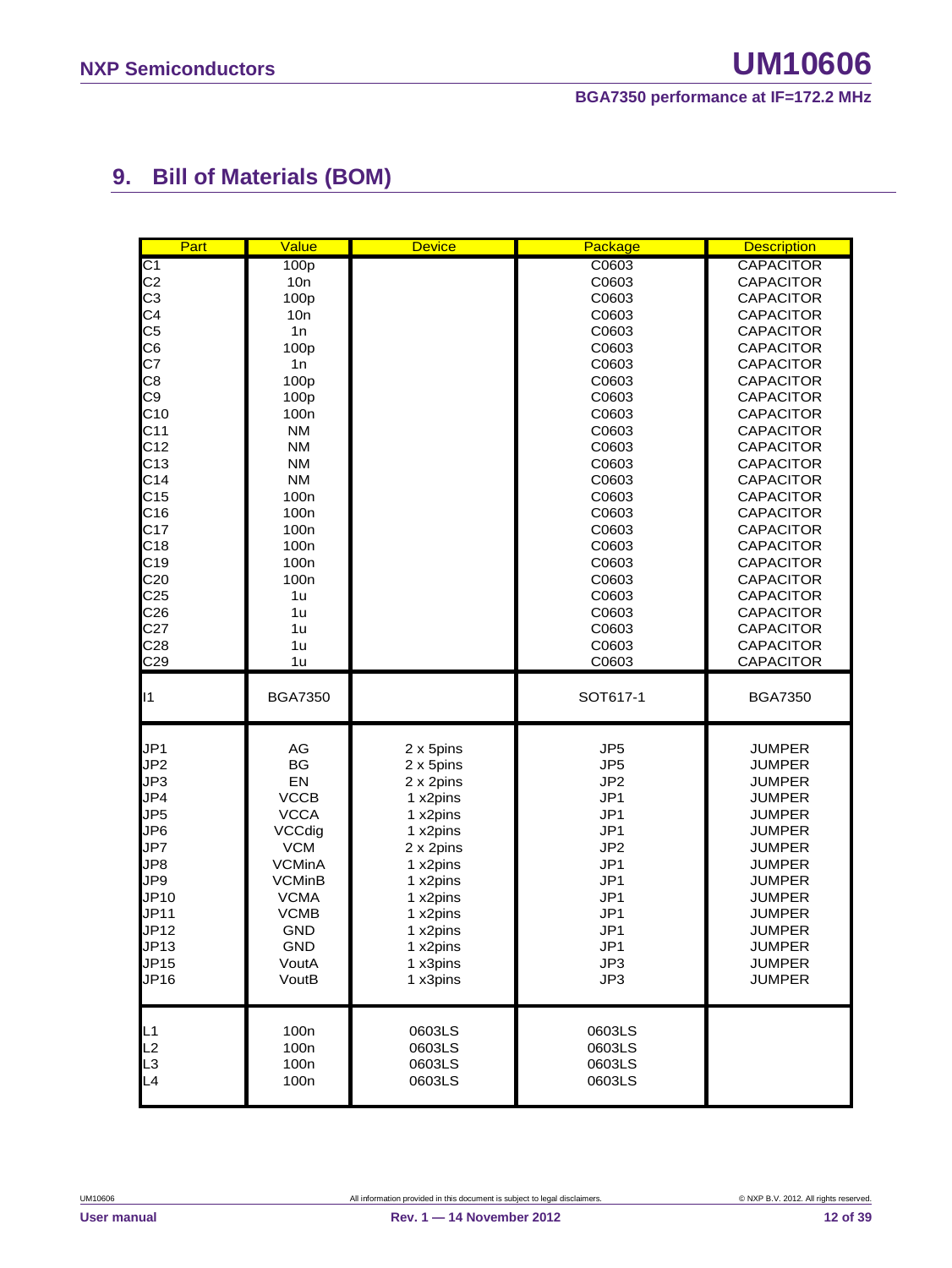| Part                               | Value          | <b>Device</b>                         | Package                    | <b>Description</b>                 |
|------------------------------------|----------------|---------------------------------------|----------------------------|------------------------------------|
| R <sub>1</sub>                     | 10k            | <b>R-EU R0402</b>                     | R0402                      | <b>RESISTOR</b>                    |
| R <sub>2</sub>                     | 10k            | R-EU_R0402                            | R0402                      | <b>RESISTOR</b>                    |
| R <sub>3</sub>                     | 10k            | R-EU_R0402                            | R0402                      | <b>RESISTOR</b>                    |
| R4                                 | 10k            | R-EU_R0402                            | R0402                      | <b>RESISTOR</b>                    |
| R <sub>5</sub>                     | 10k            | R-EU_R0402                            | R0402                      | <b>RESISTOR</b>                    |
| R <sub>6</sub>                     | 10k            | R-EU_R0402                            | R0402                      | <b>RESISTOR</b>                    |
| R7                                 | 10k            | R-EU_R0402                            | R0402                      | <b>RESISTOR</b>                    |
| R <sub>8</sub>                     | 10k            | R-EU_R0402                            | R0402                      | <b>RESISTOR</b>                    |
| R9                                 | 10k            | R-EU_R0402                            | R0402                      | <b>RESISTOR</b>                    |
| R <sub>10</sub><br>R <sub>11</sub> | 10<br>10k      | R-EU_R1206<br>R-EU_R0402              | R <sub>1206</sub><br>R0402 | RESISTOR<br><b>RESISTOR</b>        |
| R <sub>12</sub>                    | 0              | R-EU_R0402                            | R0402                      | <b>RESISTOR</b>                    |
| R <sub>13</sub>                    | 10             | R-EU_R1206                            | R <sub>1206</sub>          | RESISTOR                           |
| R <sub>14</sub>                    | 10k            | R-EU_R0402                            | R0402                      | <b>RESISTOR</b>                    |
| R <sub>15</sub>                    | 10k            | R-EU_R0402                            | R0402                      | <b>RESISTOR</b>                    |
| R <sub>16</sub>                    | 10k            | R-EU_R0402                            | R0402                      | <b>RESISTOR</b>                    |
| R <sub>17</sub>                    | 10k            | R-EU_R0402                            | R0402                      | <b>RESISTOR</b>                    |
| R <sub>18</sub>                    | $\mathbf 0$    | R-EU_R0402                            | R0402                      | <b>RESISTOR</b>                    |
| R <sub>19</sub>                    | <b>NM</b>      | <b>R-EU R0402</b>                     | R0402                      | <b>RESISTOR</b>                    |
| R <sub>20</sub>                    | <b>NM</b>      | <b>R-EU R0402</b>                     | R0402                      | RESISTOR                           |
| R21                                | 0              | R-EU_R0402                            | R0402                      | <b>RESISTOR</b>                    |
| R22                                | $\mathbf 0$    | <b>R-EU R0402</b>                     | R0402                      | <b>RESISTOR</b>                    |
| R <sub>23</sub>                    | <b>NM</b>      | R-EU_R0402                            | R0402                      | <b>RESISTOR</b>                    |
| R24                                | 0              | R-EU_R0402                            | R0402                      | RESISTOR                           |
| R <sub>25</sub>                    | $\mathbf 0$    | R-EU_R0402                            | R0402                      | <b>RESISTOR</b>                    |
| R <sub>26</sub>                    | <b>NM</b>      | R-EU_R0402                            | R0402                      | <b>RESISTOR</b>                    |
| R <sub>27</sub>                    | 0<br><b>NM</b> | R-EU_R0402                            | R0402                      | RESISTOR                           |
| R <sub>28</sub><br>R <sub>29</sub> | $\mathbf 0$    | R-EU_R0402<br>R-EU_R0402              | R0402<br>R0402             | <b>RESISTOR</b><br><b>RESISTOR</b> |
| R30                                | <b>NM</b>      | R-EU_R0402                            | R0402                      | <b>RESISTOR</b>                    |
| R31                                | <b>NM</b>      | R-EU_R0402                            | R0402                      | <b>RESISTOR</b>                    |
| R32                                | $\mathbf 0$    | <b>R-EU R0402</b>                     | R0402                      | <b>RESISTOR</b>                    |
| R33                                | <b>NM</b>      | R-EU_R0402                            | R0402                      | <b>RESISTOR</b>                    |
| R34                                | <b>NM</b>      | R-EU_R0402                            | R0402                      | <b>RESISTOR</b>                    |
| R35                                | 0              | R-EU_R0402                            | R0402                      | <b>RESISTOR</b>                    |
| R36                                | $\mathbf 0$    | R-EU_R0402                            | R0402                      | <b>RESISTOR</b>                    |
| R37                                | <b>NM</b>      | R-EU_R0402                            | R0402                      | <b>RESISTOR</b>                    |
| R38                                | 0              | <b>R-EU R0402</b>                     | R0402                      | RESISTOR                           |
|                                    |                |                                       |                            |                                    |
| S <sub>1</sub>                     | DIP            | 219-05                                | CTS-219-05                 | Surface                            |
| S <sub>2</sub>                     | <b>DIP</b>     | 219-05                                | CTS-219-05                 | Surface                            |
| S <sub>3</sub>                     | <b>DIP</b>     | 219-02                                | CTS-219-02                 | Surface                            |
|                                    |                |                                       |                            |                                    |
| TR <sub>1</sub>                    | $ADT3-1T+$     | transformer                           |                            | Mini-Circuits                      |
| TR <sub>2</sub>                    | $ADT4-1T+$     | transformer                           |                            | Mini-Circuits                      |
| TR3                                | $ADT4-1T+$     | transformer                           |                            | Mini-Circuits                      |
| TR9                                | $ADT3-1T+$     | transformer                           |                            | Mini-Circuits                      |
|                                    |                |                                       |                            |                                    |
| X1                                 | <b>NM</b>      | con                                   |                            |                                    |
| X <sub>2</sub>                     | <b>BOUT P</b>  | <b>SMA</b> connector                  |                            | <b>SMA</b>                         |
| X3<br>X4                           | BIN P<br>AIN_P | <b>SMA</b> connector<br>SMA connector |                            | <b>SMA</b><br><b>SMA</b>           |
| X <sub>5</sub>                     | AOUT_P         | SMA connector                         |                            | <b>SMA</b>                         |
| X10                                | <b>NM</b>      | <b>BU-SMA-V</b>                       |                            | <b>FEMALE</b>                      |
| X11                                | NM             | SMA connector                         |                            | <b>SMA</b>                         |
| X12                                | NM             | <b>SMA</b> connector                  |                            | <b>SMA</b>                         |
| X13                                | <b>NM</b>      | SMA connector                         |                            | <b>SMA</b>                         |
| X14                                | NM             | <b>BU-SMA-V</b>                       |                            | <b>FEMALE</b>                      |
| X15                                | <b>NM</b>      | SMA connector                         |                            | <b>SMA</b>                         |
|                                    |                |                                       |                            |                                    |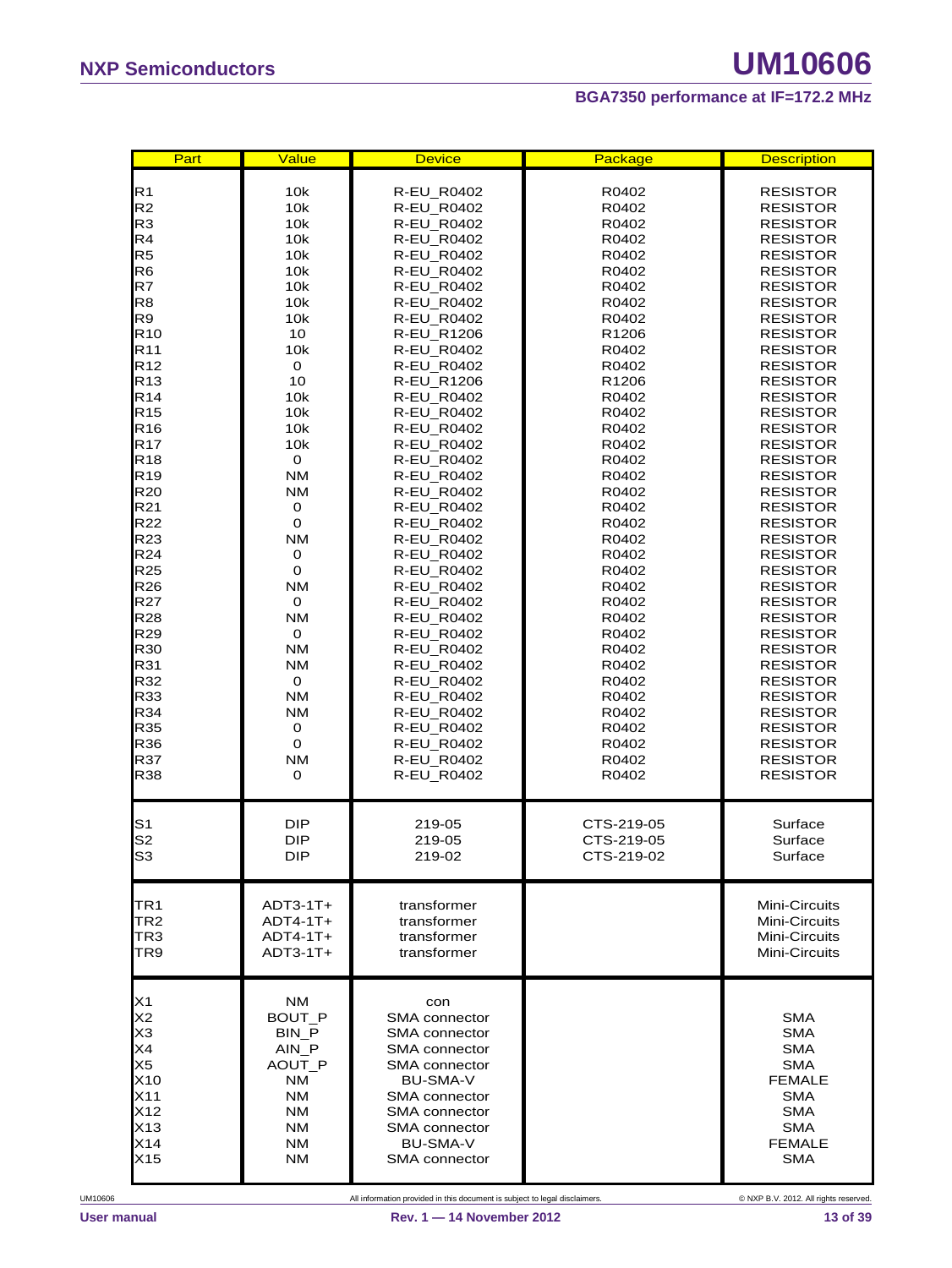### <span id="page-13-0"></span>**10. Operation of the BGA7350 EVB**

### <span id="page-13-1"></span>**10.1 Applying bias**

The EVB, as shown in Fig. 4, should be connected to 5V supply, according the following connections:

- 1. Leave jumpers JP3 in their current position, as shown in Fig. 4
- 2. Apply +5V to VCC\_A and/or VCC\_B to the pins, as shown in Fig. 4
- 3. Apply ground to GND\_A and/or GND\_B pins



26.

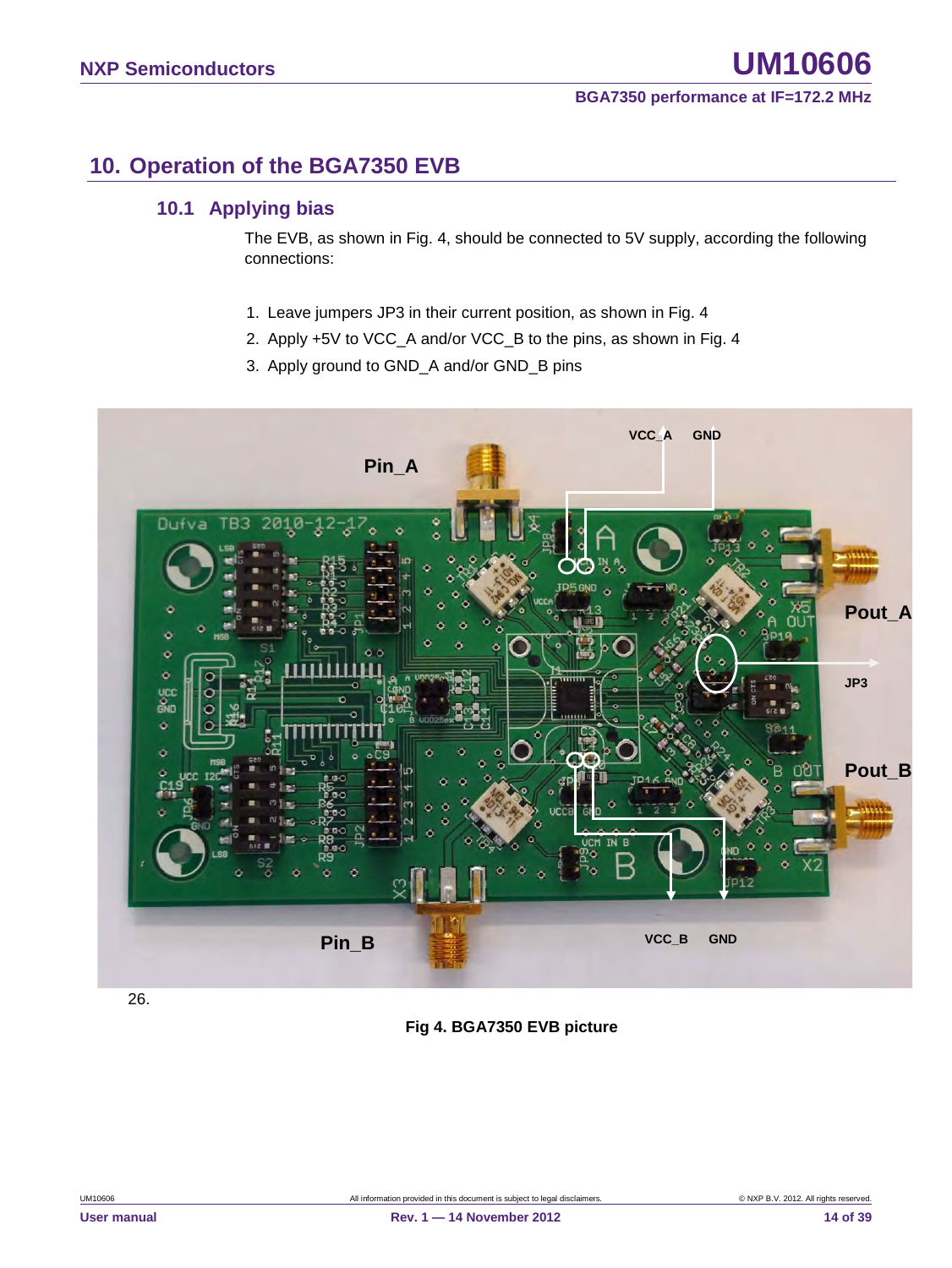### <span id="page-14-0"></span>**10.2 Mode of operation**

The EVB of the BGA7350 can either be operated in the manual mode or 'automatic' mode. The BGA7350 can be enabled/disabled by switch3 (see Fig.5)



**Fig 5. Enable/disable switch S3**

### <span id="page-14-1"></span>**10.2.1 Manual mode.**

For manual mode operation, all jumpers, as shown in Fig. 5 must be in place. Also a 5V pull-up voltage and ground should be applied, as indicated as 5V/GND pull-up in Fig. 6.



#### **Fig. 6 Manual gain settings by switches S1 and S2**

With the positions of S1 and S2, the gain range can be adjusted according the values in Table.3.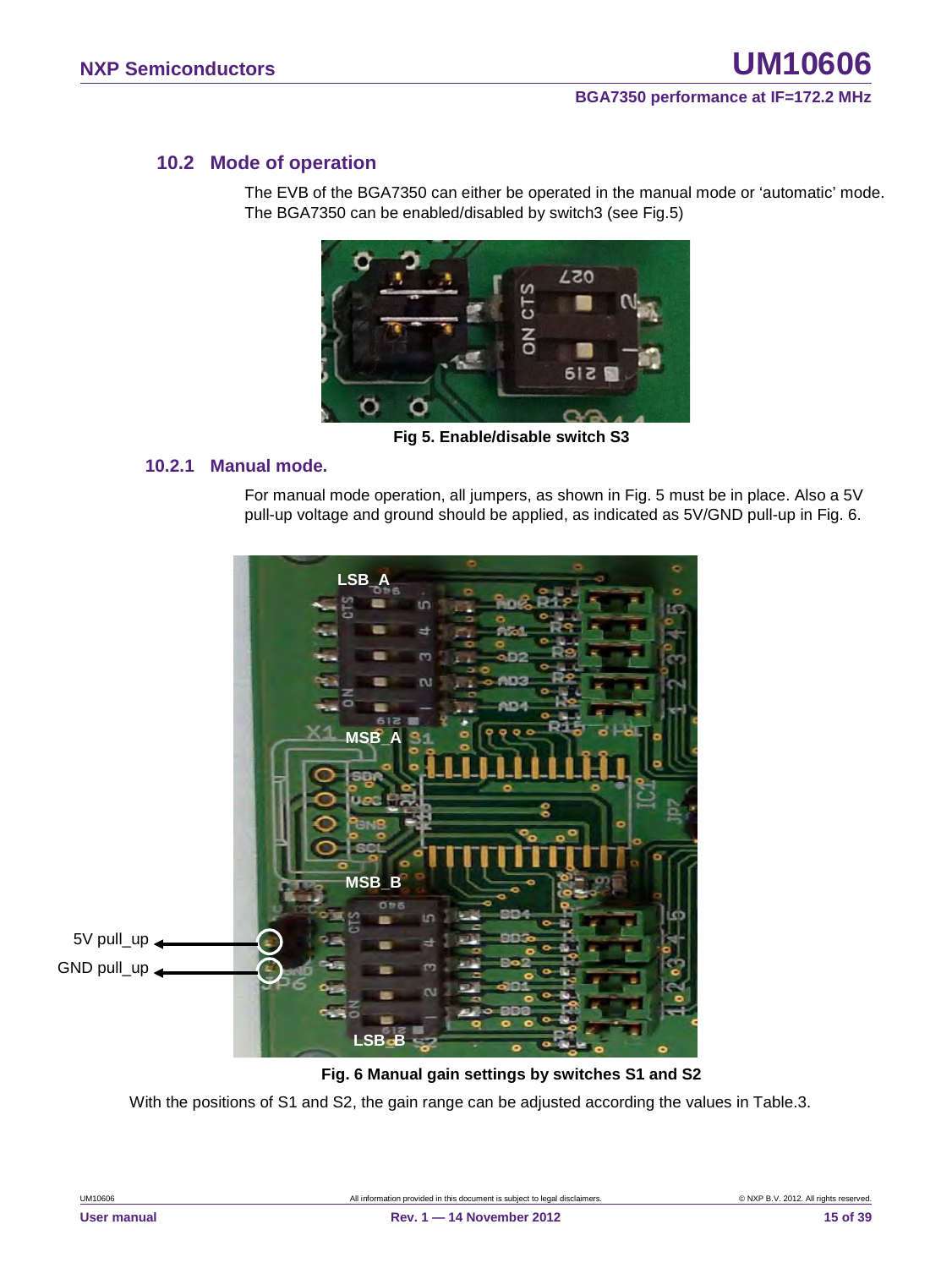### <span id="page-15-0"></span>**10.3 Mode of operation**

The EVB of the BGA7350 can either be operated in the manual mode or 'automatic' mode. The BGA7350 can be enabled/disabled by switch3 (see Fig.5)



**Fig 5. Enable/disable switch S3**

### <span id="page-15-1"></span>**10.3.1 Manual mode.**

For manual mode operation, all jumpers, as shown in Fig. 5 must be in place. Also a 5V pull-up voltage and ground should be applied, as indicated as 5V/GND pull-up in Fig. 6.



#### **Fig. 6 Manual gain settings by switches S1 and S2**

With the positions of S1 and S2, the gain range can be adjusted according the values in Table.3.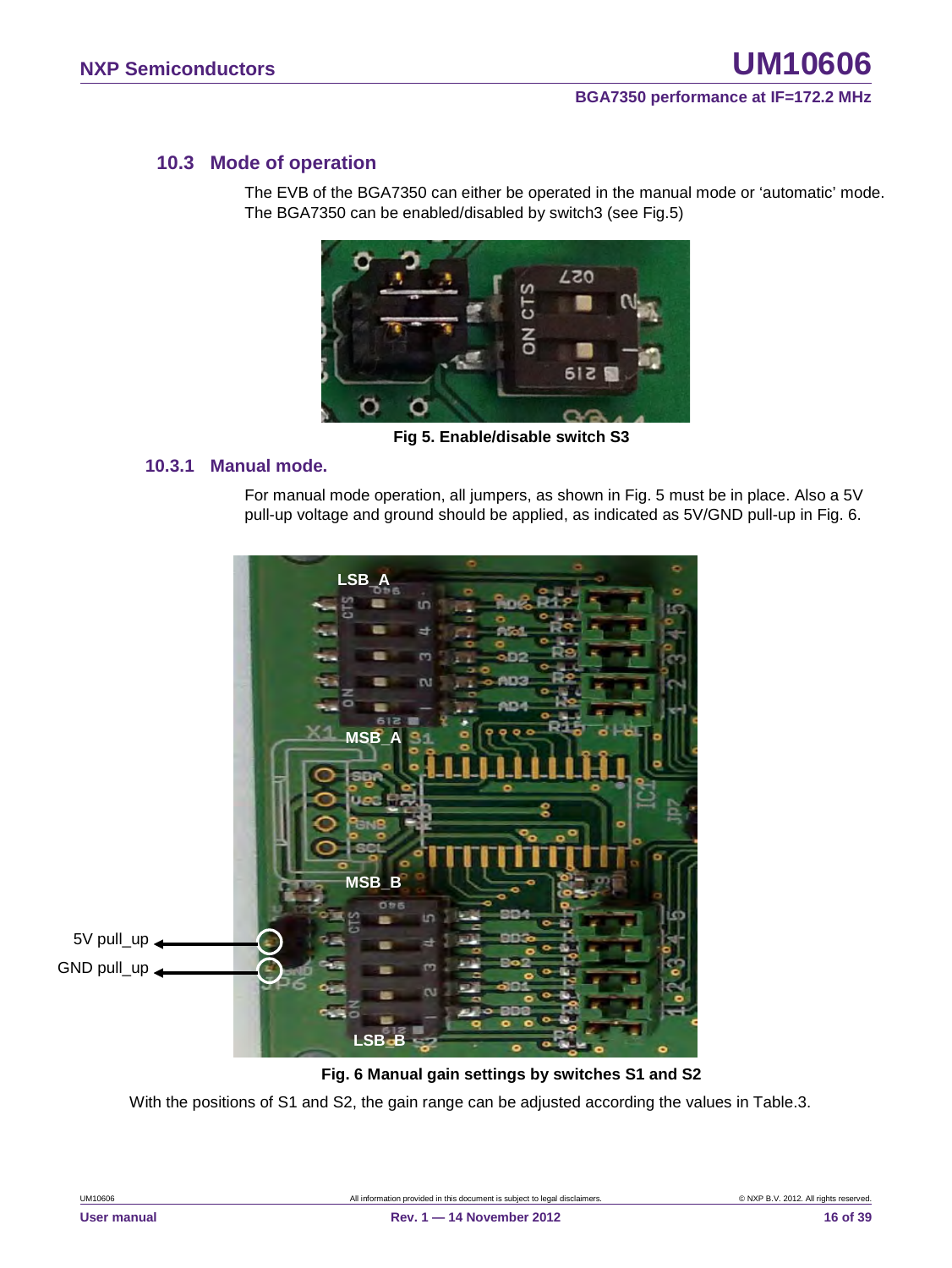### <span id="page-16-0"></span>**10.3.2 'Automatic' mode**

For 'automatic' mode of operations the jumpers according Fig. 6 should be removed, and logic levels should be applied to the rows (also  $I^2C$  operation is possible, but not functional on this EVB), as indicated by the white circles (see Fig. 7). The logic levels applied to the pins should be within the following range:

 $0V < 0' < 0.8V$ 

 $1.6V < 1' < 5V$ 



**Fig. 7 Gain setting control by logic levels, according table 3**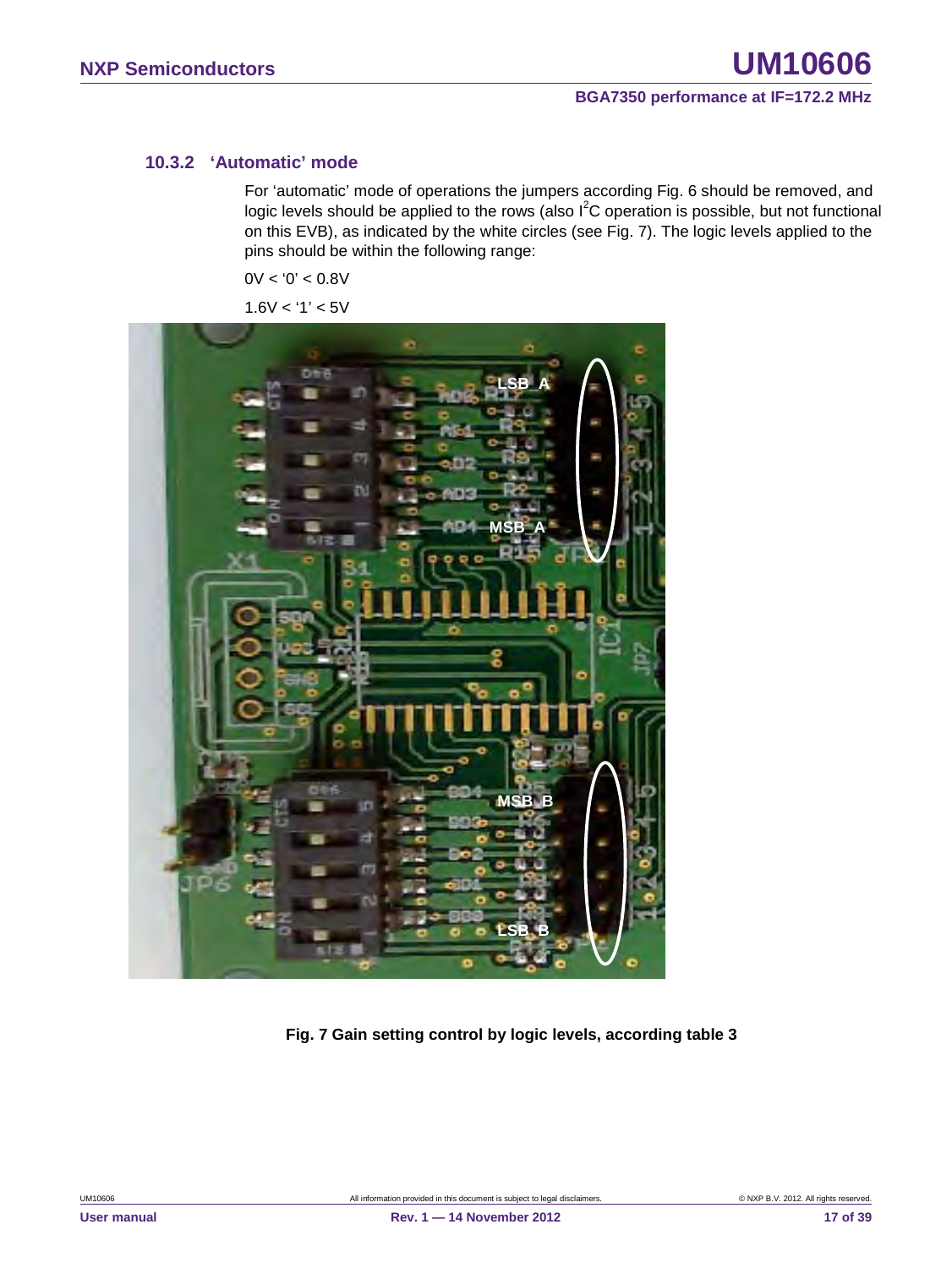### <span id="page-17-0"></span>**11. Measurements**

On the BGA7350, the following measurements have been performed:

1. S-parameters. From the S-parameter measurements the following data can be deducted:

|    | a. S-parameters                 | (Spar)                    |
|----|---------------------------------|---------------------------|
| b. | Power gain                      | $(G_p)$                   |
| C. | Gain adjustment range           | $(\Delta g_{\text{adj}})$ |
| d. | Gain step                       | (G <sub>step</sub> )      |
|    | <b>Gain Flatness</b>            | (G <sub>flat</sub> )      |
|    | Differential gain error         | $(Eg_{diff})$             |
| α. | Integrated gain error           | $(Eg_{ita})$              |
| h. | Isolation                       | (ISL)                     |
|    | Output power at 1dB compression | $(P_{1dB})$               |

2. Harmonic Measurements. From the Harmonic measurements the following data can be deducted:

| a. Output third order intercept point | (IP3 <sub>0</sub> ) |
|---------------------------------------|---------------------|
| b. Second harmonic                    | (H <sub>2</sub> )   |

- 3. Noise Measurements. From the Noise measurements the following data can be deducted:
	- a. Noise Figure (NF)
- 4. Timing measurement. From the Timing measurements the following data can be deducted:
	- a. Gain step settling time (min/max)  $(t_{s(sep)G})$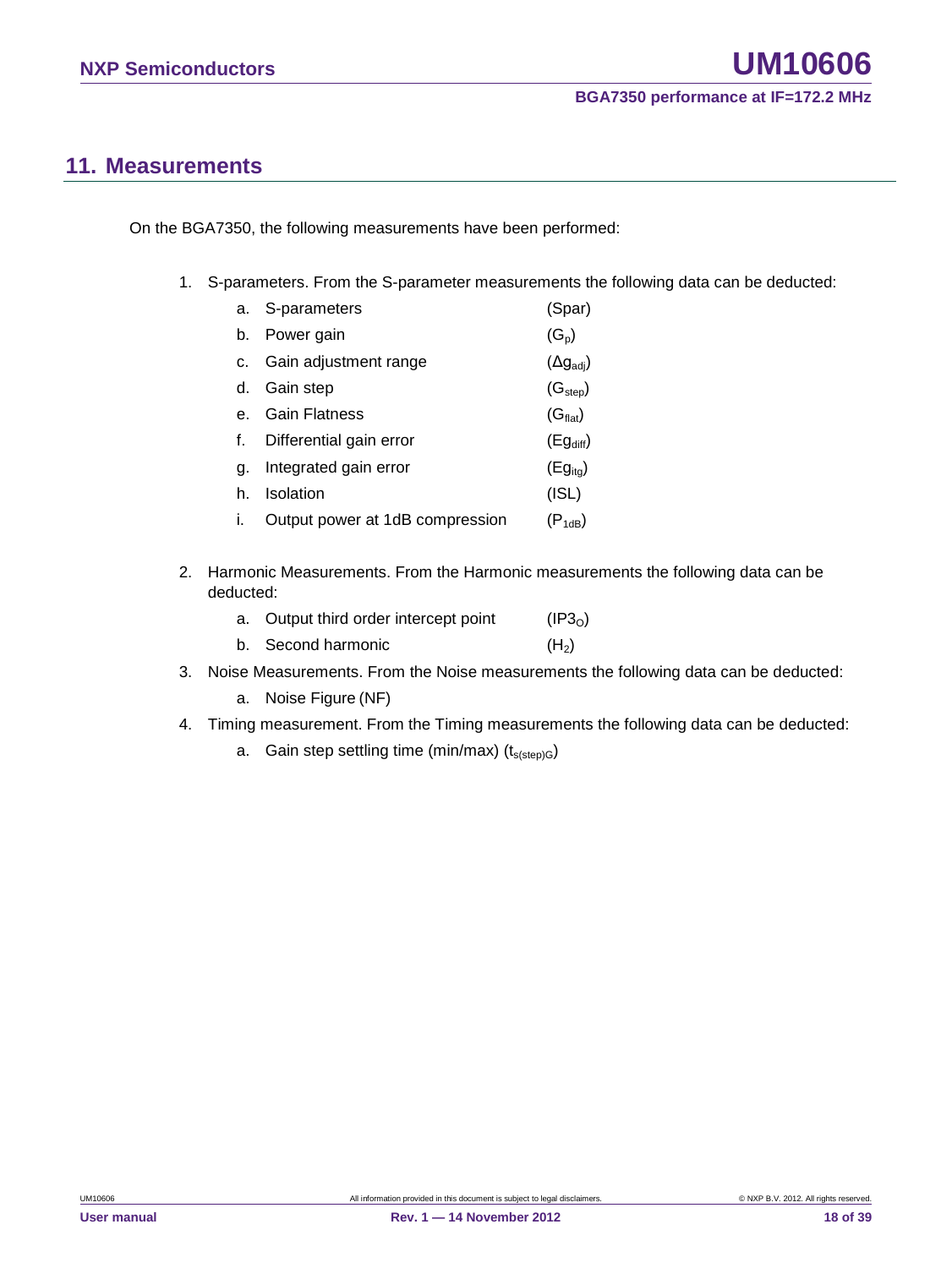### <span id="page-18-1"></span><span id="page-18-0"></span>**11.1 Measurement definitions**

### **11.1.1 Differential input and output impedance**

 $|Zi| = |((1+S_{11}(F)) / (1-S_{11}(F)))| * 50Ohm$ , with F = 100MHz ... 240MHz  $|Zo| = |((1+S_{22}(F)) / (1-S_{22}(F)))| * 50Ohm$ , with F = 100MHz ... 240MHz

### <span id="page-18-2"></span>**11.1.2 Absolute gain accuracy**

Absolute gain accuracy (170Mhz) =  $20\log(|S_{21}(170MHz)|) - 22dB$  (=typical max gain)

#### <span id="page-18-3"></span>**11.1.3 Gain flatness**

Gain flatness (F) = Max (Gain(F +  $\frac{1}{2}$  Fd ... F –  $\frac{1}{2}$  Fd)) – Min (Gain(F +  $\frac{1}{2}$  Fd ... F –  $\frac{1}{2}$  Fd)) with  $Gain(F) = 20*log(|S_{21}(F)|)$ 

### <span id="page-18-4"></span>**11.1.4 Differential gain errors**

Differential gain error = max  $|$  Gain( x  $)$  – Gain (x-1) –1dB |, with Gain(x) =  $20\log(|S_{21}(x)|)$  measured at 170 MHz and x = gain setting (1...24)

Differential gain error (upper 12dB) =  $|$  Gain( 0 ) – Gain ( 12 ) –12dB |, with  $Gain(x) = 20log(|S_{21}(x)|)$  measured at 170 MHz and  $x = gain$  setting

Differential gain error (full range) =  $|$  Gain( 0 ) – Gain ( 24 ) –24dB |, with  $Gain(x) = 20log(|S_{21}(x)|)$  measured at 170 MHz and  $x = gain$  setting

### <span id="page-18-5"></span>**11.1.5 Differential phase errors**

Differential phase error (consecutive gain steps) =  $arg(S_{21}(x)) - arg(S_{21}(x-1))$ with  $x =$  gain setting (0...24), measured 170 MHz

Differential phase error (any two steps upper  $12dB$ ) = max( $arg(S_{21}(x;x-12))$ ) –  $min(arg(S_{21}(x; x-12)))$ with  $x =$  gain setting, measured at 170 MHz

Differential phase error (any two steps) =  $max(arg(S_{21}(x))) - min(arg(S_{21}(x)))$ with  $x =$  gain setting (0...24), measured at 170 MHz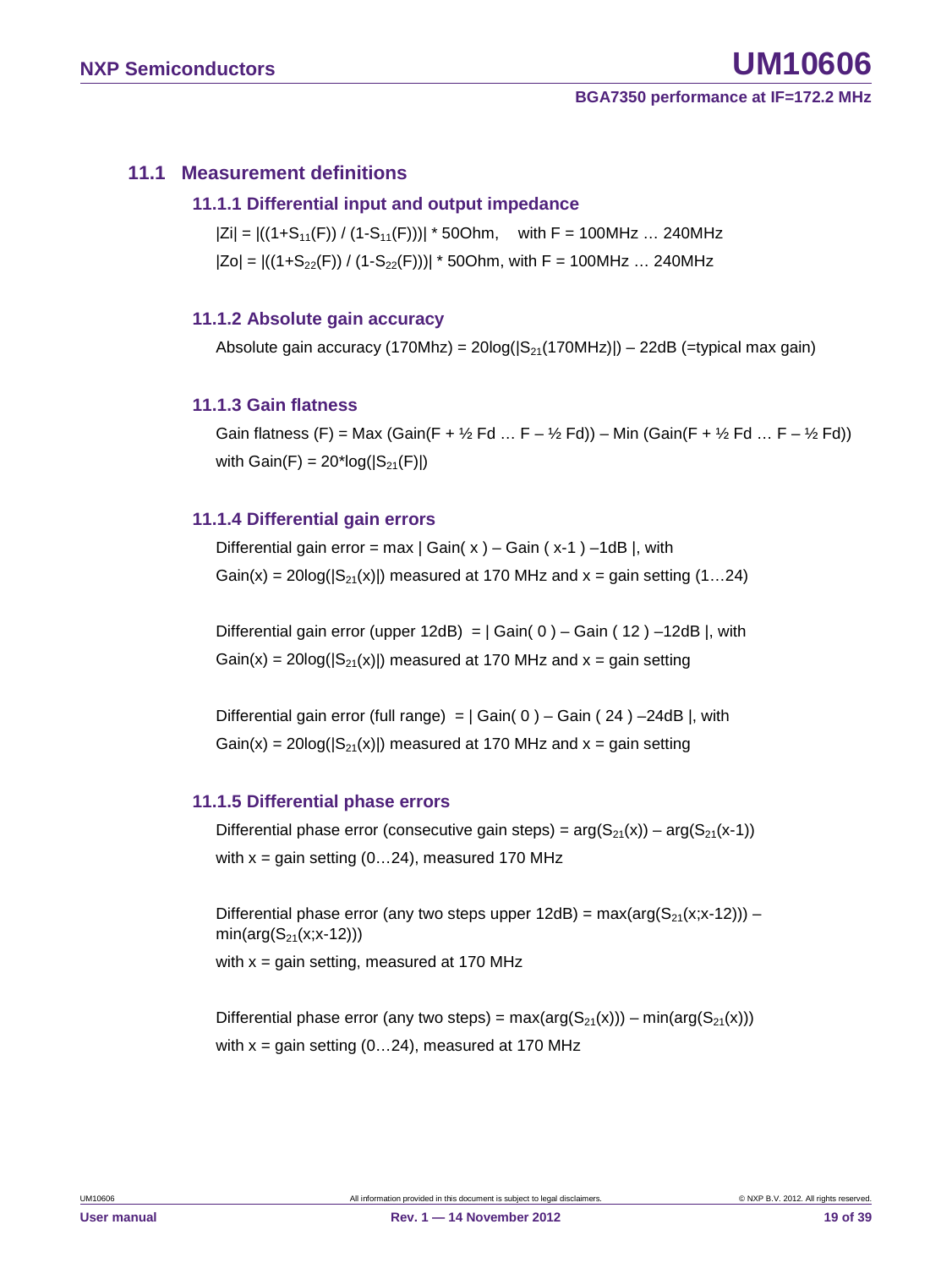### <span id="page-19-0"></span>**11.1.6 OPI3**

OIP3low = Po(F<sub>1</sub>)+ <sup>1</sup>/<sub>2</sub> (Po(F<sub>1</sub>)-Po(F<sub>1</sub>-2MHz)), with F<sub>1</sub>=170 MHz F<sub>2</sub> = F<sub>1</sub>+2MHz OIP3high = Po( $F_2$ )+  $\frac{1}{2}$  (Po( $F_2$ )-Po( $F_2$ -2MHz)), with  $F_1$ =170 MHz  $F_2 = F_1 + 2M$ Hz OIP3 = Min (OIP3low, OIP3high)

### <span id="page-19-1"></span>**11.1.7 H2**

 $2^{nd}$  order harm (F) = 20log( $|S21(2<sup>*</sup>F)|$ ) – 20log( $(|S21(F)|)$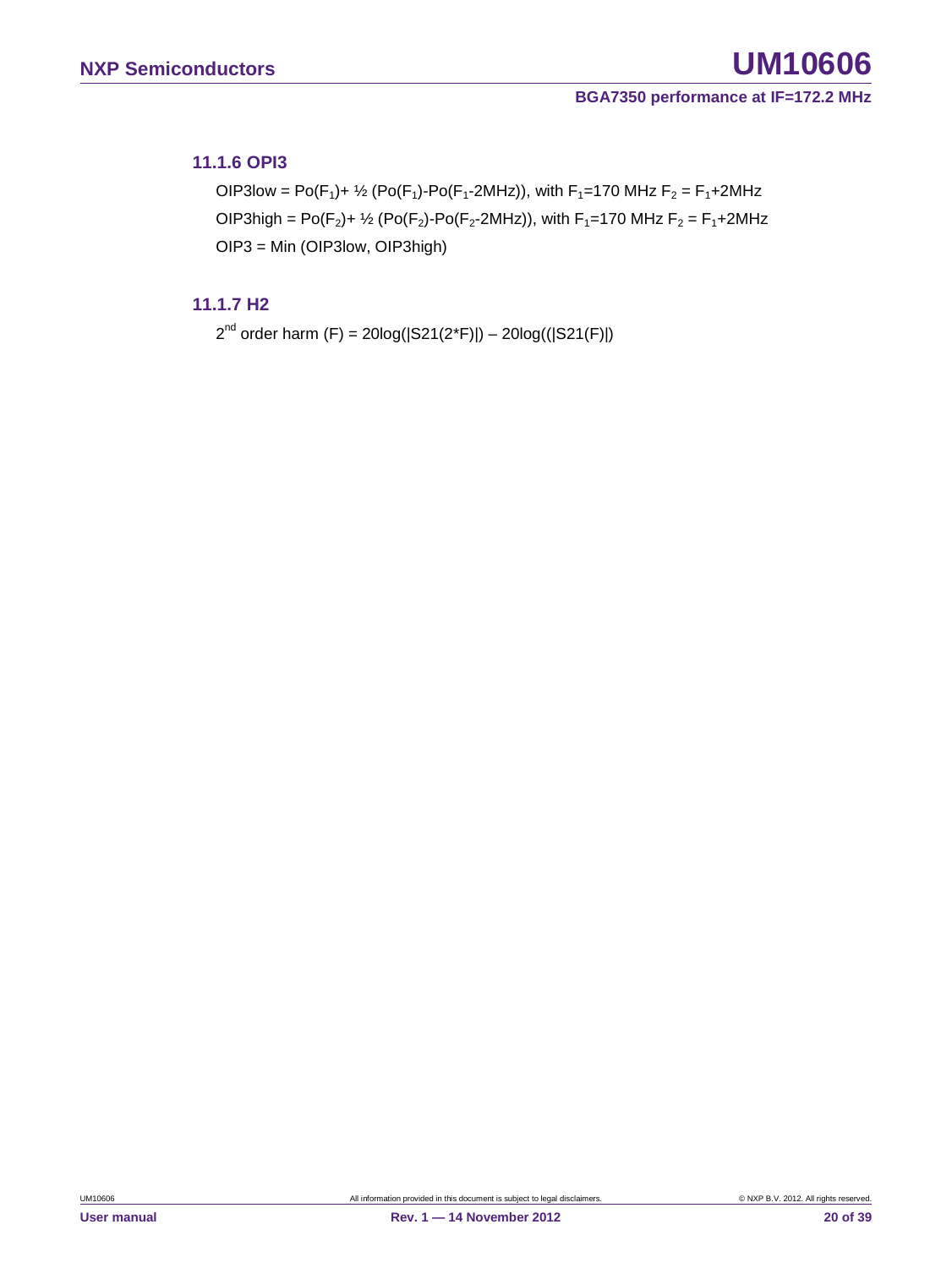### <span id="page-20-0"></span>**11.2 S-parameter measurements**

The S-parameters (and the above mentioned derivative measurements) are measured with a full two-port calibrated network analyzer; over the frequency range 100 –240 MHz. Also the output power compression point  $(P_{1dB})$  has been measured with the network analyzer. In the latter case, a calibrated power sweep has been performed, in order to obtain the  $P_{1dB}$ .

All gain and phase measurements have been performed with a constant output power of +5 dBm, meaning that for every 1 dB increase of attenuation, the input power also have to increase by +1 dBm.

The non-used port's of the dual VGA (channel A or B) has been terminated with a 50-Ohm load.

The isolation measurement (ISL) have been performed by injecting the signal to the input of channel A, and measuring the response at the output of channel B (and vice versa), with the remaining input and output terminated with 50 Ohm.

### <span id="page-20-1"></span>**11.3 Harmonic measurements.**

The harmonic measurements (OIP<sub>2</sub>, OIP<sub>3</sub> and H<sub>2</sub>) have been measured with a set-up, as described in Fig. 8.



Fig. 8 Harmonic measurement set-up

A low-pass filter at the output of the signal generators guaranties suppression of the  $H_2$ generated by the generator itself.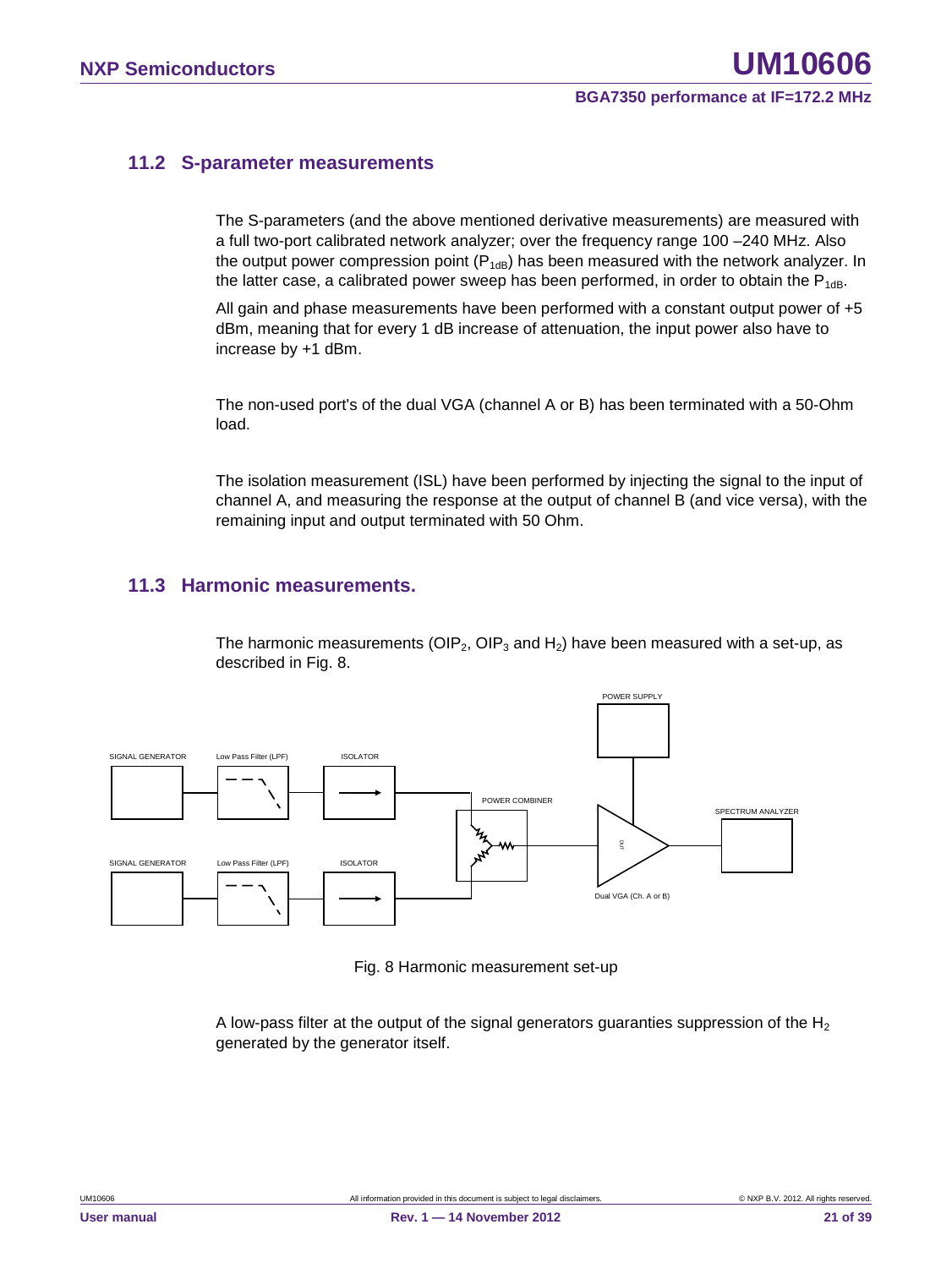### <span id="page-21-0"></span>**11.4 Noise Figure measurements**

The Noise Figure (NF) has been measured with a noise source (Excess Noise Ratio ENR=15.3 dB), in combination with a spectrum analyzer with a noise measurement option. (See Fig.9)



Fig. 9 Noise Figure Measurements

### <span id="page-21-1"></span>**11.5 Timing Measurement.**

In order to determine the gain step settling time, the set-up as shown in Fig. 10 has been used. A pulse generator (preferably a pulse generator that can supply the proper logic levels) is connected to the disable/enable pin of the EVB. The input (Pin\_A or Pin\_B) is connected to a signal generator (or network analyzer ) to supply the RF input signal. The response (Pout A or Pout B) is measured with a digital sampling scope, triggered by the pulse generator. The 50-Ohm input of the sampling scope is used, in order to terminate the output of the dual VGA properly.

With the pulse generator, the gain settings are switch from minimum (00000) to maximum (11000) attenuation.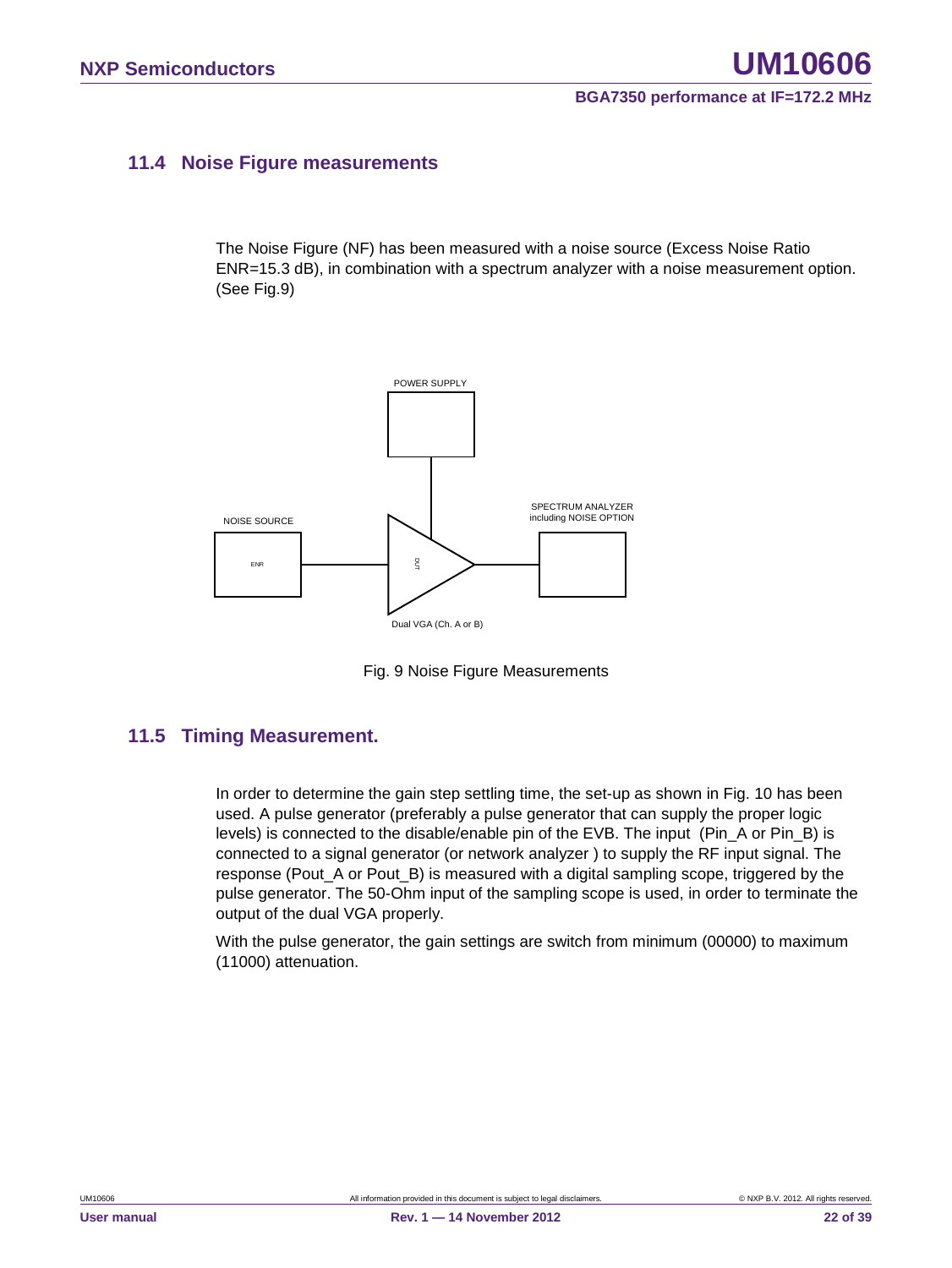



### <span id="page-22-0"></span>**11.6 Measurement results**

The section following below shows performance measurements of the BGA7350 EVB in singleended operations.

The EVB has been measured under the following conditions:

- Measurement data corrected for input-and output transformer losses
- − Input transformer; losses 0.55 dB, transformer ratio 1:3
- − Output transformer; losses 0.6 dB, transformer ratio 1:4
- EVB optimized for 172.2 MHz operation (other frequency ranges can be easily optimized by changing L1 .. L4, see also circuit diagram.
- 5V supply
-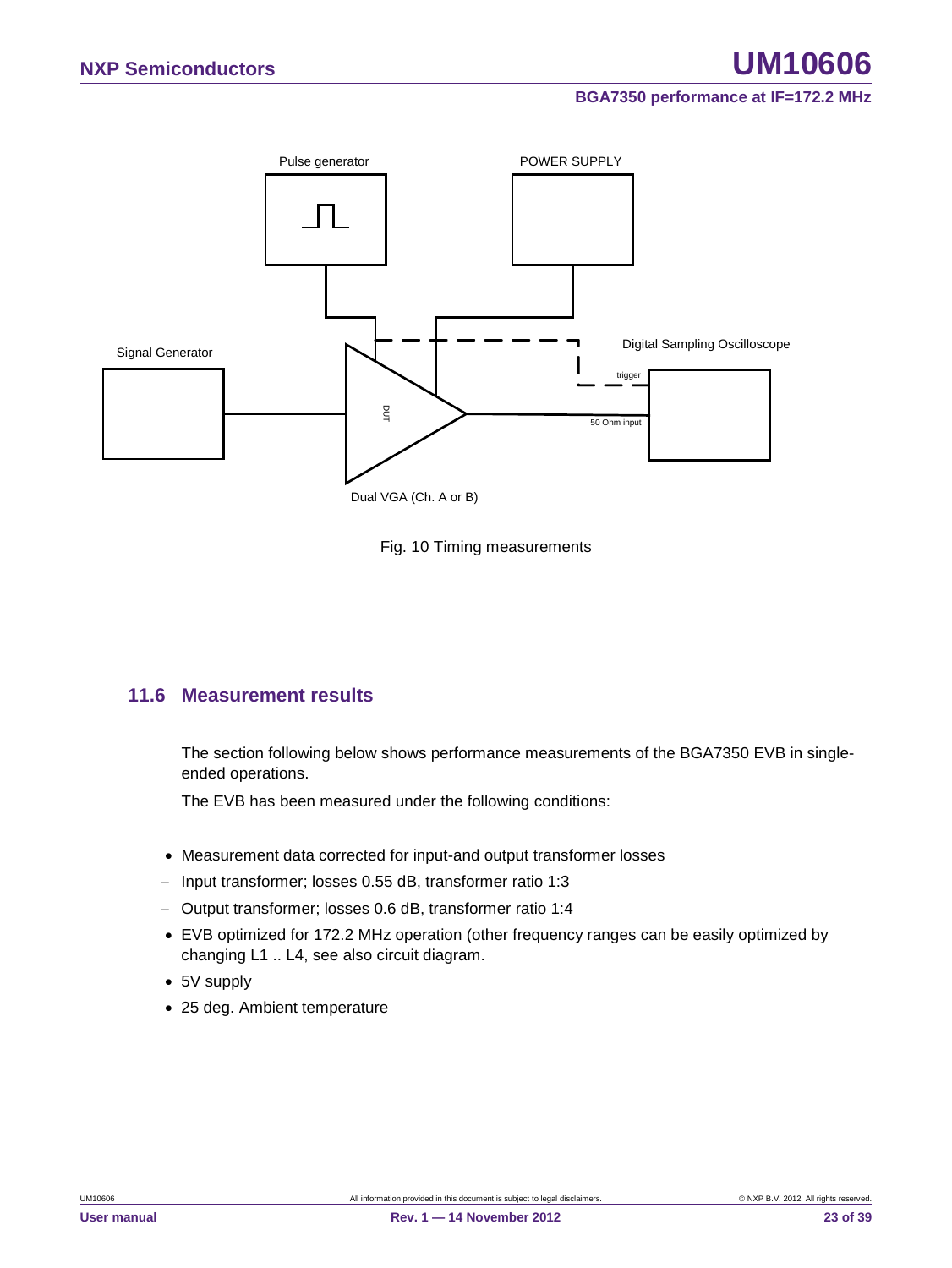### **BGA7350 performance at IF=172.2 MHz**

### **11.6.1 Gain as function of frequency and attenuator range**

<span id="page-23-0"></span>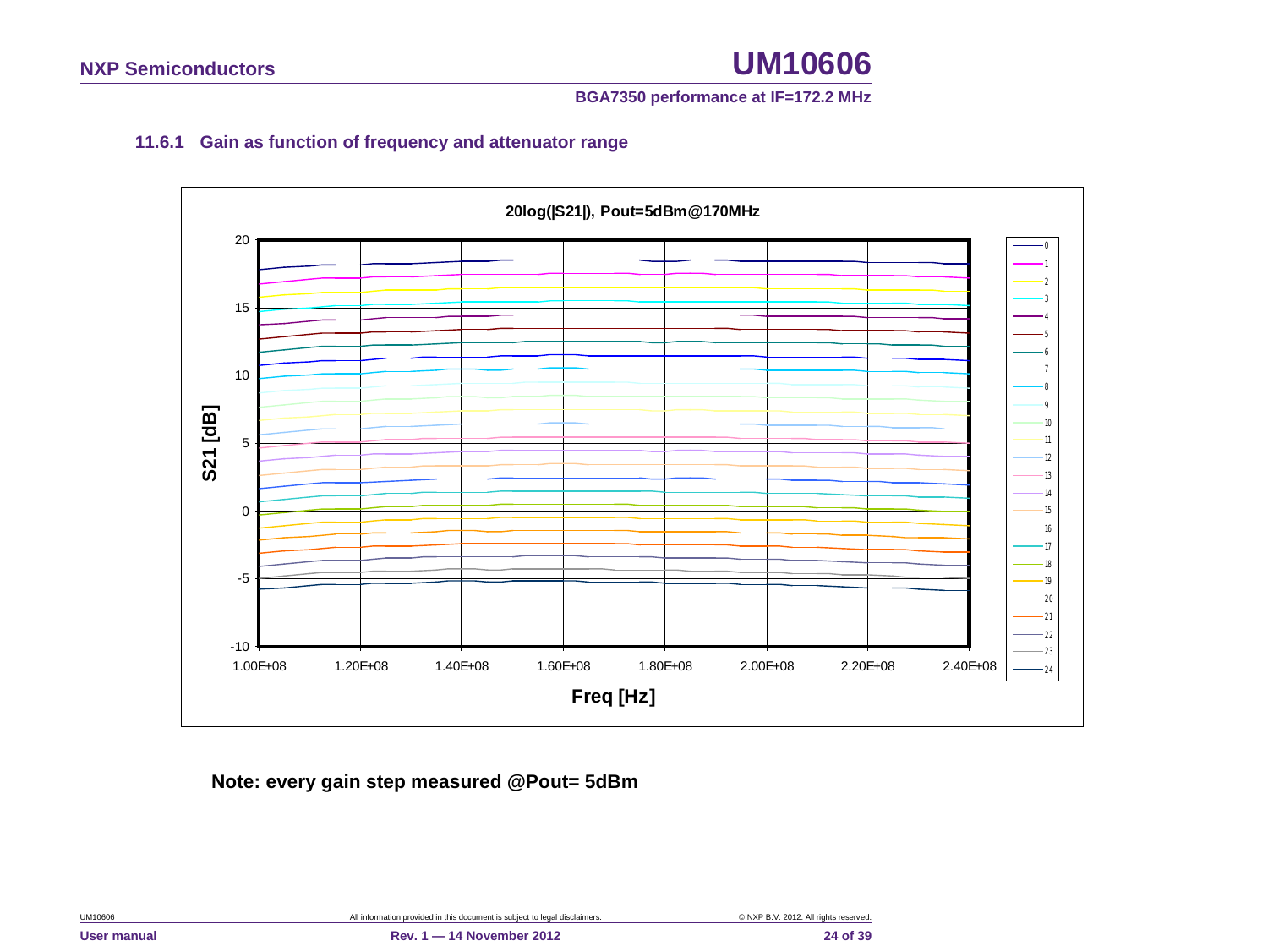### **BGA7350 performance at IF=172.2 MHz**

### **11.6.2 S-parameters; S12**

<span id="page-24-0"></span>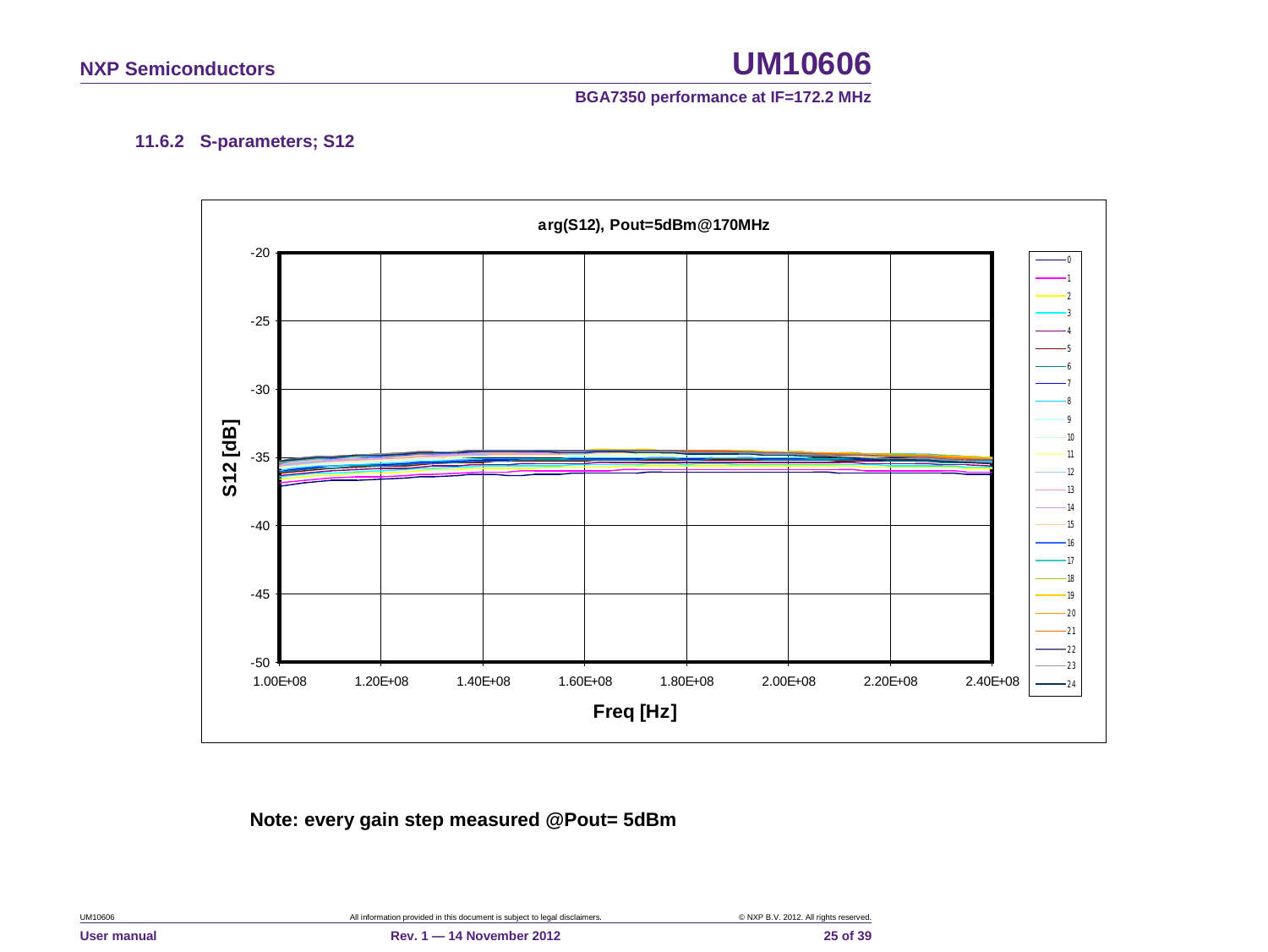### **BGA7350 performance at IF=172.2 MHz**

### **11.6.3 S-parameters; S11**

<span id="page-25-0"></span>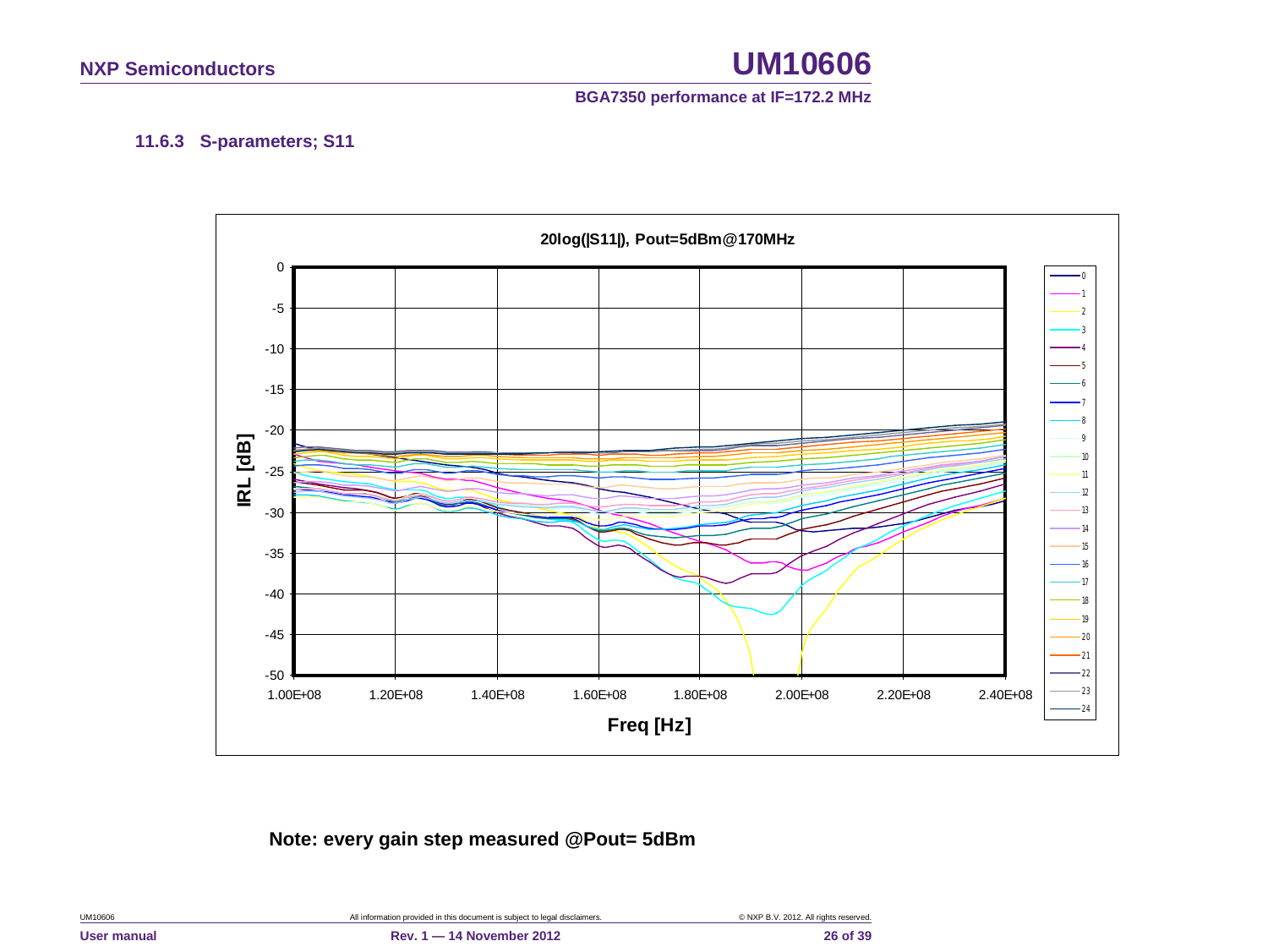### **BGA7350 performance at IF=172.2 MHz**

### **11.6.4 S-parameters; S22**

<span id="page-26-0"></span>

| UM10606     | All information provided in this document is subject to legal disclaimers. | © NXP B.V. 2012. All rights reserved. |
|-------------|----------------------------------------------------------------------------|---------------------------------------|
| User manual | Rev. 1 - 14 November 2012                                                  | 27 of 39                              |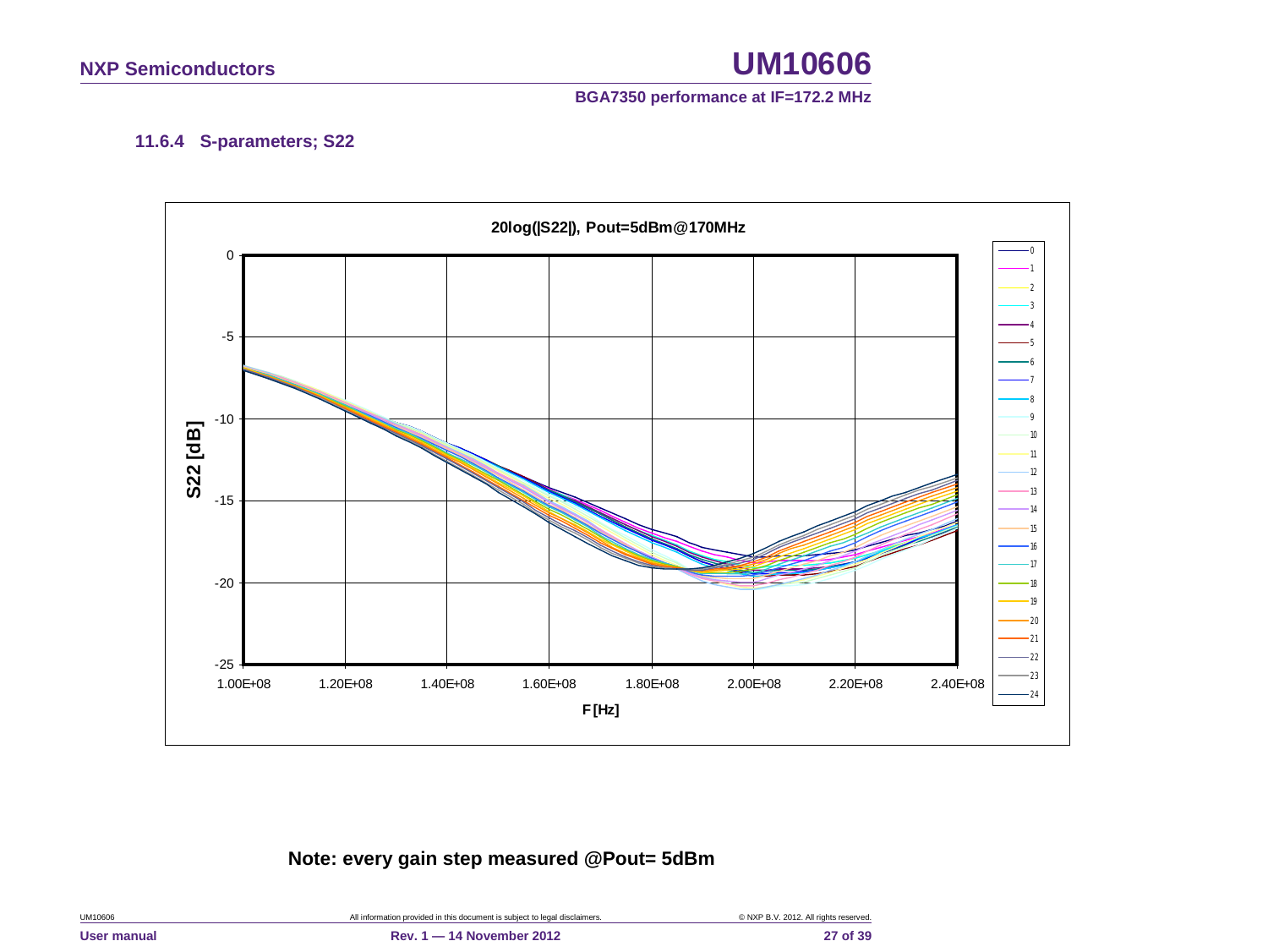

### **11.6.5 P1dB over first 5 gain steps**

<span id="page-27-0"></span>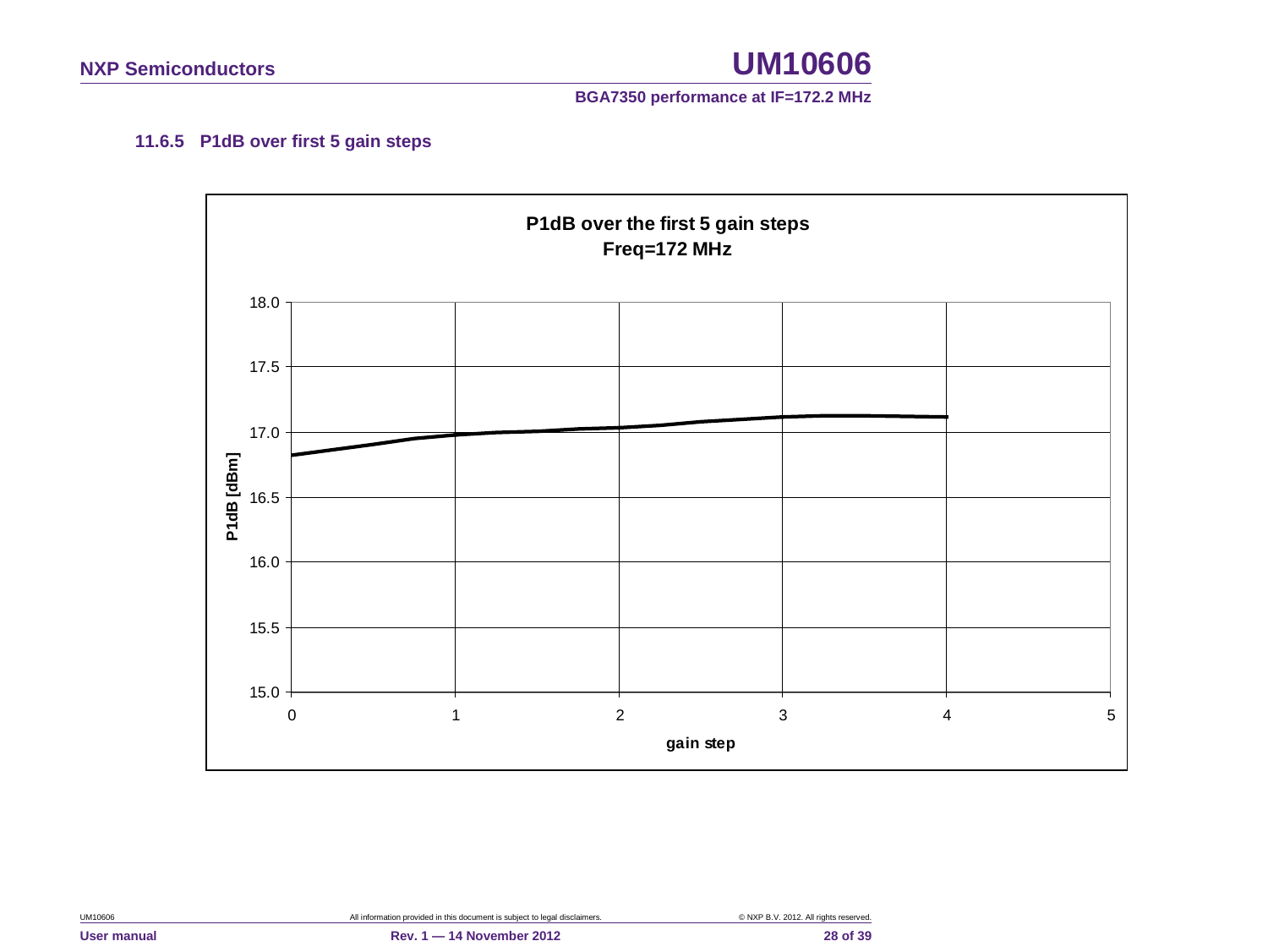

### **11.6.6 Gain Flatness @maximum gain**

<span id="page-28-0"></span>

∆Gp=0.04 dB over operating frequency band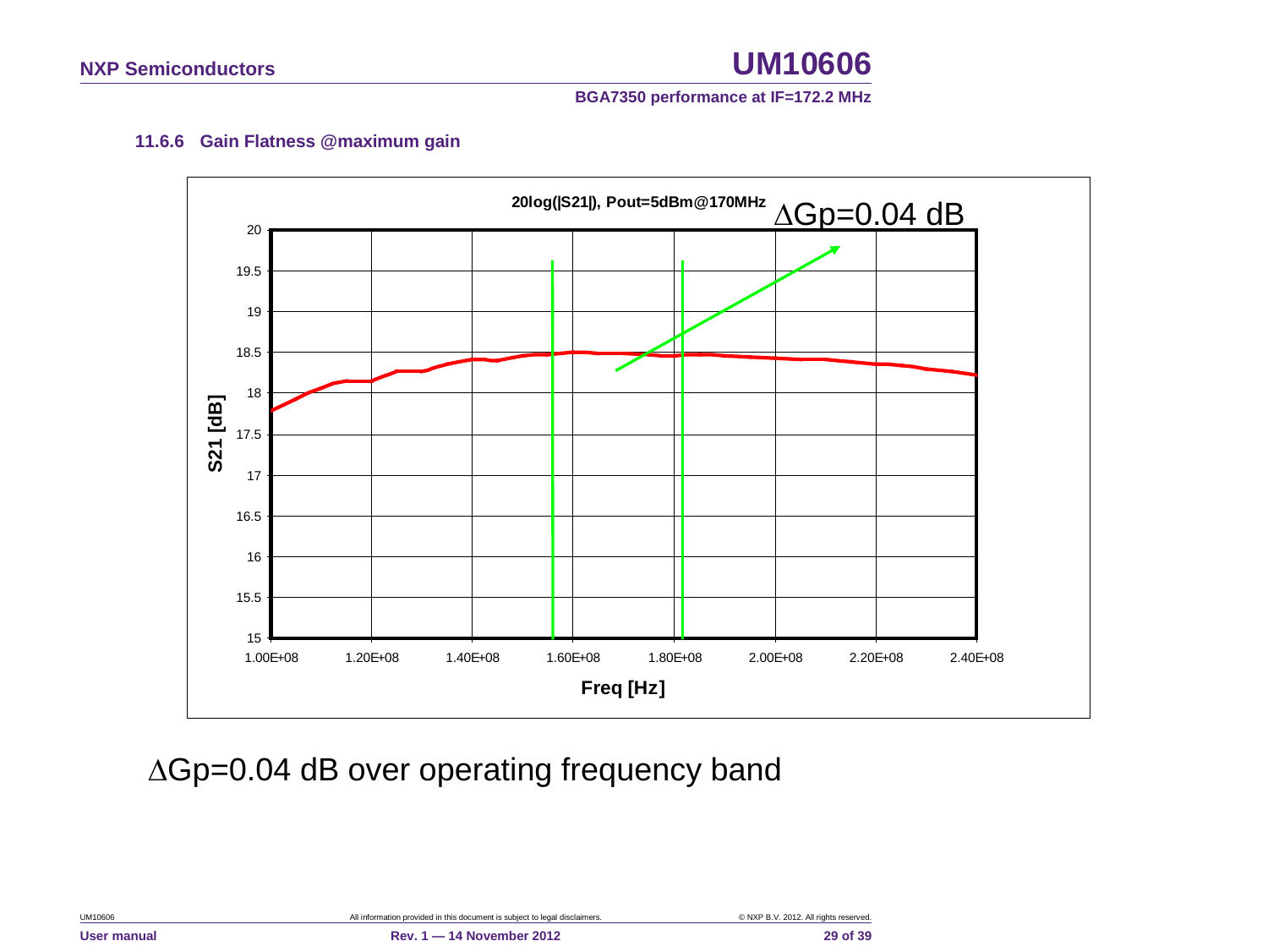

### **11.6.7 Noise Figure versus gain settings**

<span id="page-29-0"></span>

Fmin=6.2 dB (@minimum attenuation, noise step = 0.8dB/dB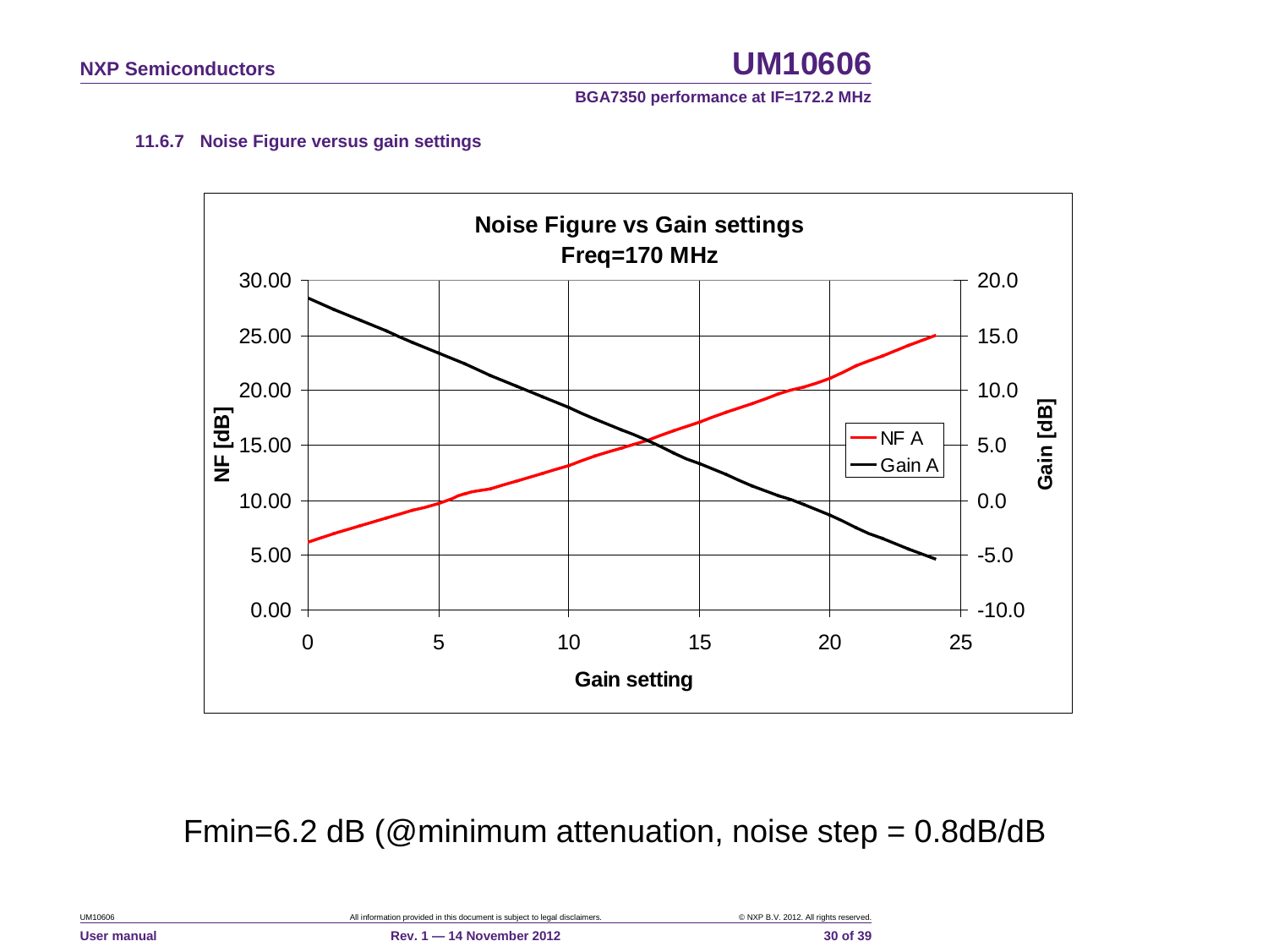### **BGA7350 performance at IF=172.2 MHz**

### <span id="page-30-0"></span>**11.6.8 Harmonic Distortion (HD2) versus gain steps**



**Note: Pout=+5 dBm for every gain step Freq\_in=86 MHz**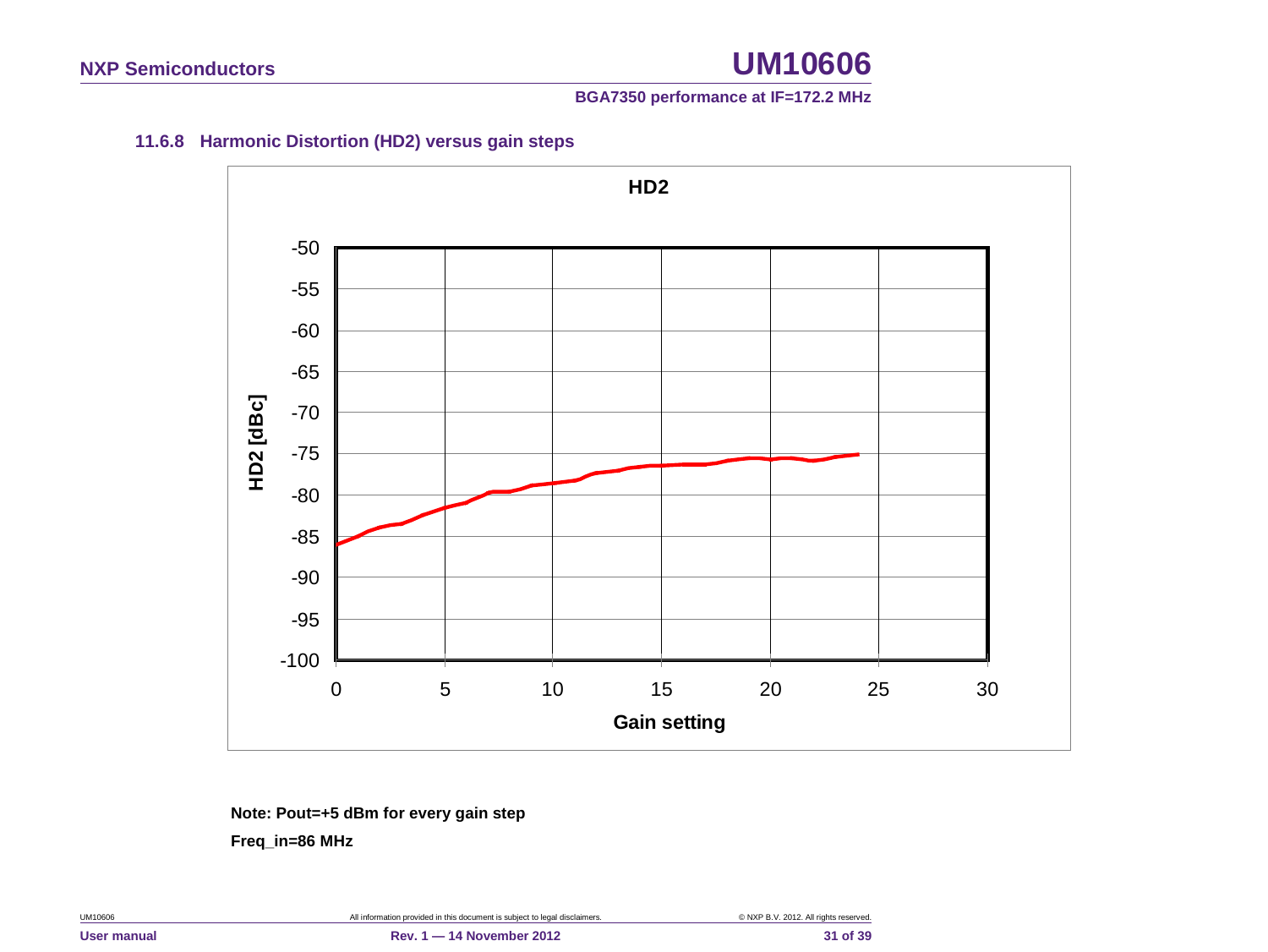

### **11.6.9 OIP3 over first 5 gain steps**

<span id="page-31-0"></span>

**Note: Pout per tone =+2 dBm Freq1=170 MHz ; Freq2= 172 MHz**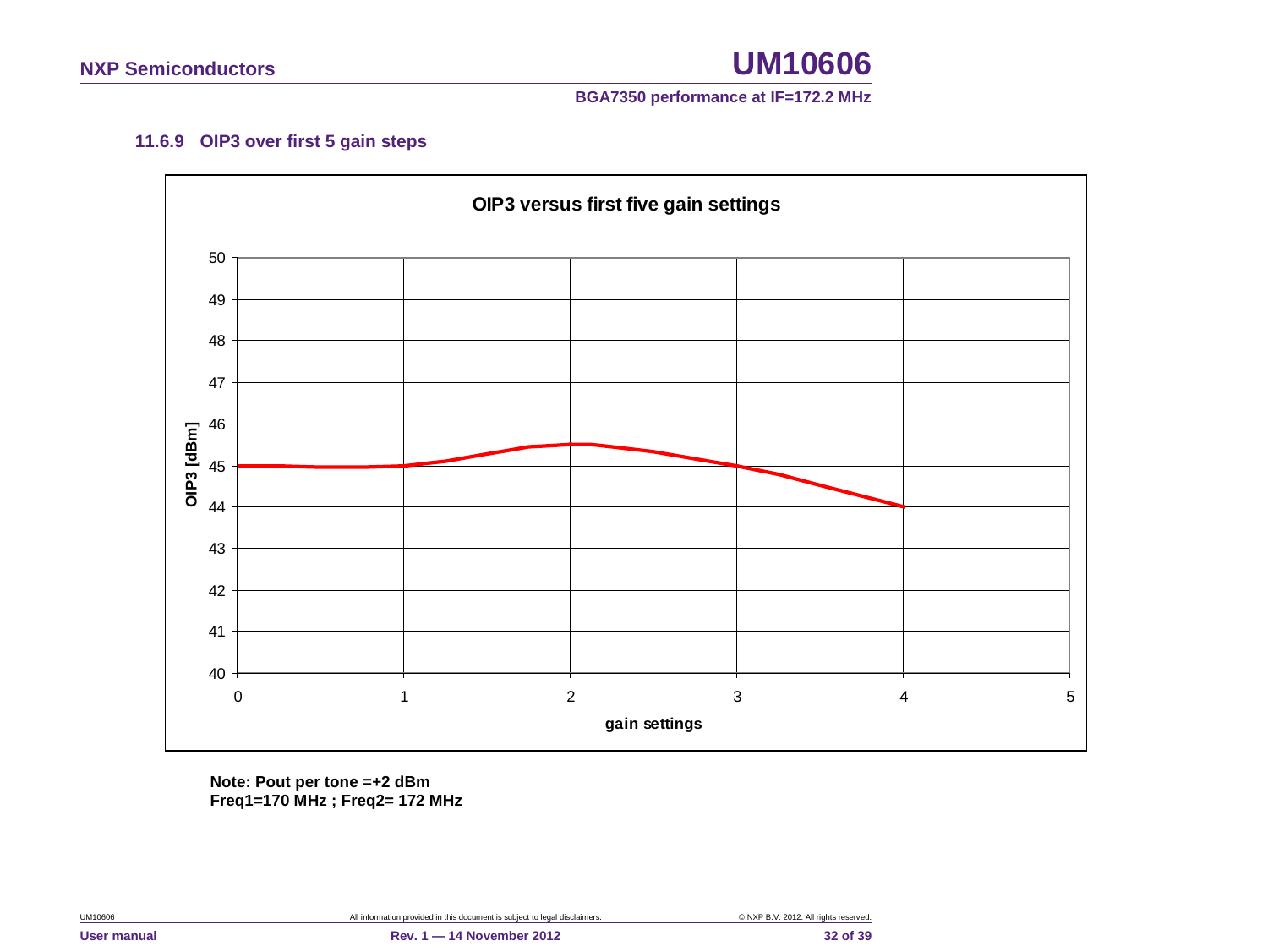### **BGA7350 performance at IF=172.2 MHz**

### **11.6.10 Summary of the gain errors**

| <b>Measurement</b>                                 | Unit | <b>Value</b> | <b>Conditions</b>                                       |
|----------------------------------------------------|------|--------------|---------------------------------------------------------|
| Temperature                                        | с    | 25 deg       |                                                         |
| Power supply voltage                               | v    | 5.           | Definition (incl cable loss)                            |
| Power supply current                               | mA   | 119.7        | Maximum supply current for all gain steps               |
| Standby current                                    | mA   | 2.45         | Maximum standby current (for all gain steps)            |
| Absolute gain                                      | dВ   | 18.50        | Gain measured at F=170MHz, imcluding transformer losses |
| Differential gain error per 1dB consecutive steps  | dB   | 0.10         | Measured at F=170MHz                                    |
| Integrated gain error upper 12dB                   | dВ   | 0.04         | Measured at F=170MHz                                    |
| Integrated gain error full range                   | dВ   | $-0.28$      | Measured at F=170MHz                                    |
| Gain flatness over 30MHz bandwidth at maximum gain | dВ   | 0.04         | pk-pk over 30MHz bandwidth at gain=0.                   |
| Gain flatness over 30MHz bandwidth at minimum gain | dВ   | 0.14         | pk-pk over 30MHz bandwidth at gain=24                   |
| Maximum gain flatness over 30MHz                   | dВ   | 0.04         | Maximum flatness over 30MHz for all gain steps          |
| Minimum gain flatness over 30MHz                   | dВ   | 0.16         | Minimum flatness over 30MHz for all gain steps          |

### <span id="page-32-0"></span>**11.6.11 Isolation (between channel A and channel B)**

| Gain settings @170 MHz | isolation [dB] |
|------------------------|----------------|
| mın                    | -59.8          |
| max                    | -60            |

Measured @Pout=5dBm for both min and max gain

### **11.6.12 Impedance summary**

<span id="page-32-1"></span>

| Measurement                                    | Unit  | <b>Value</b> | <b>Conditions</b>                                                        |
|------------------------------------------------|-------|--------------|--------------------------------------------------------------------------|
| Maximum input impedance (BW=30 all gainsteps)  | Ohm   | -54.5        | Maximum absolute value measured over 30MHz bandwidth, for all gain steps |
| Minimum input impedance (BW=30 all gainsteps)  | IOhml | 42.6         | Minimum absolute value measured over 30MHz bandwidth, for all gain steps |
| Maximum output impedance (BW=30 all gainsteps) | IOhml | 57.8         | Maximum absolute value measured over 30MHz bandwidth, for all gain steps |
| Minimum output impedance (BW=30 all gainsteps) | IOhml | 47.0         | Minimum absolute value measured over 30MHz bandwidth, for all gain steps |
| Maximum input impedance (BW=30 all gainsteps)  | Ohm.  | 54.5         | Maximum real value measured over 30MHz bandwidth, for all gain steps     |
| Minimum input impedance (BW=30 all gainsteps)  | Ohm.  | 42.6         | Minimum real value measured over 30MHz bandwidth, for all gain steps     |
| Maximum output impedance (BW=30 all gainsteps) | Ohm.  | 53.7         | Maximum real value measured over 30MHz bandwidth, for all gain steps     |
| Minimum output impedance (BW=30 all gainsteps) | Ohm   | 46.0         | Minimum real value measured over 30MHz bandwidth, for all gain steps     |

<span id="page-32-2"></span>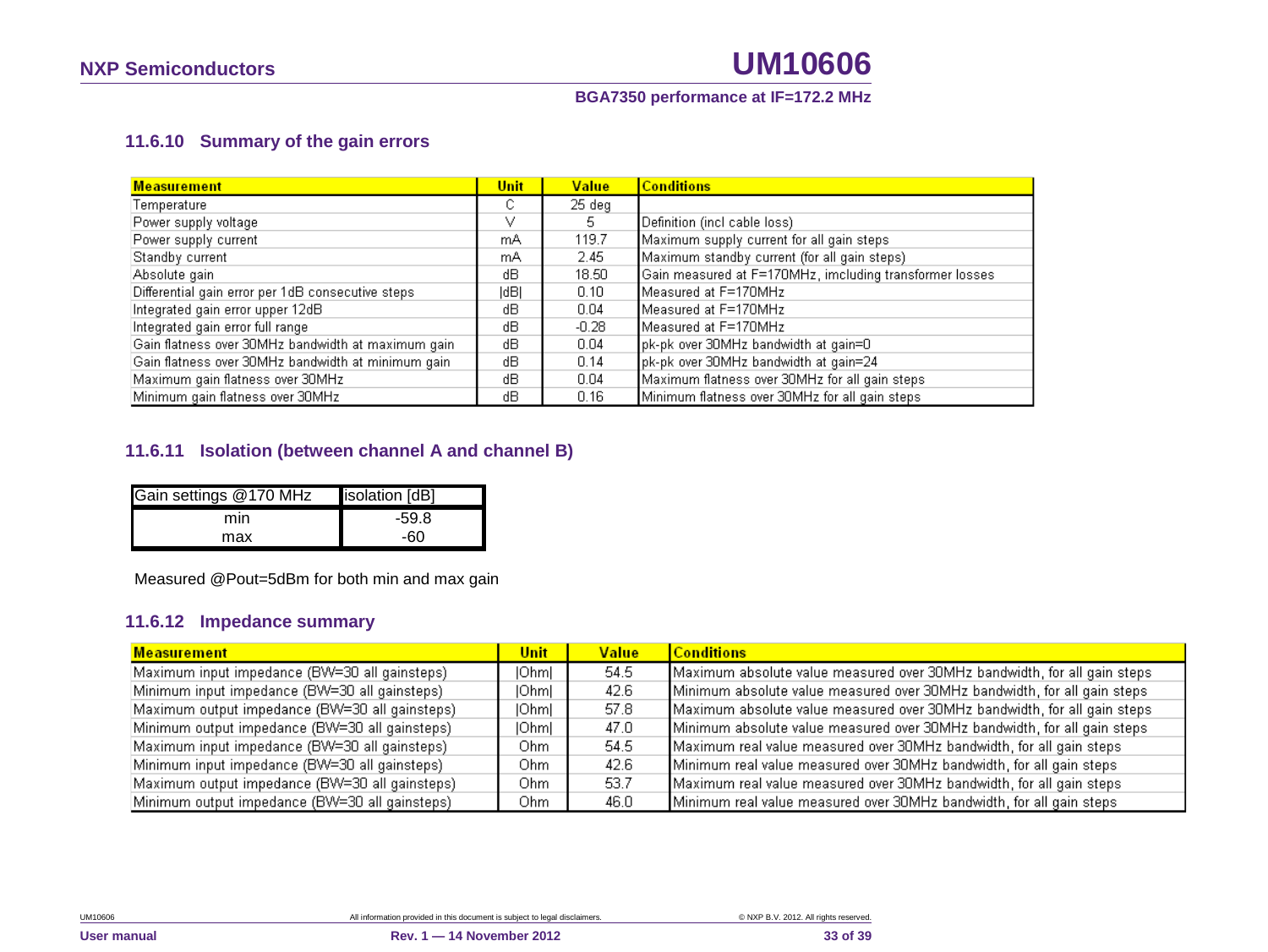### **BGA7350 performance at IF=172.2 MHz**

### **12. Balun Characterization**

In order to determine the BGA7350 performance only, the input-and output balun characteristics (losses) must be determined for correction. This has been done by measuring the baluns (both input and output) back-to-back, and assuming that both transformers are identical, the measured losses can be divided by two, to determine the losses per balun.

The measurements have been performed on the (calibration) boards, as described below)

### <span id="page-33-1"></span><span id="page-33-0"></span>**12.1 Calibration EVB schematics**

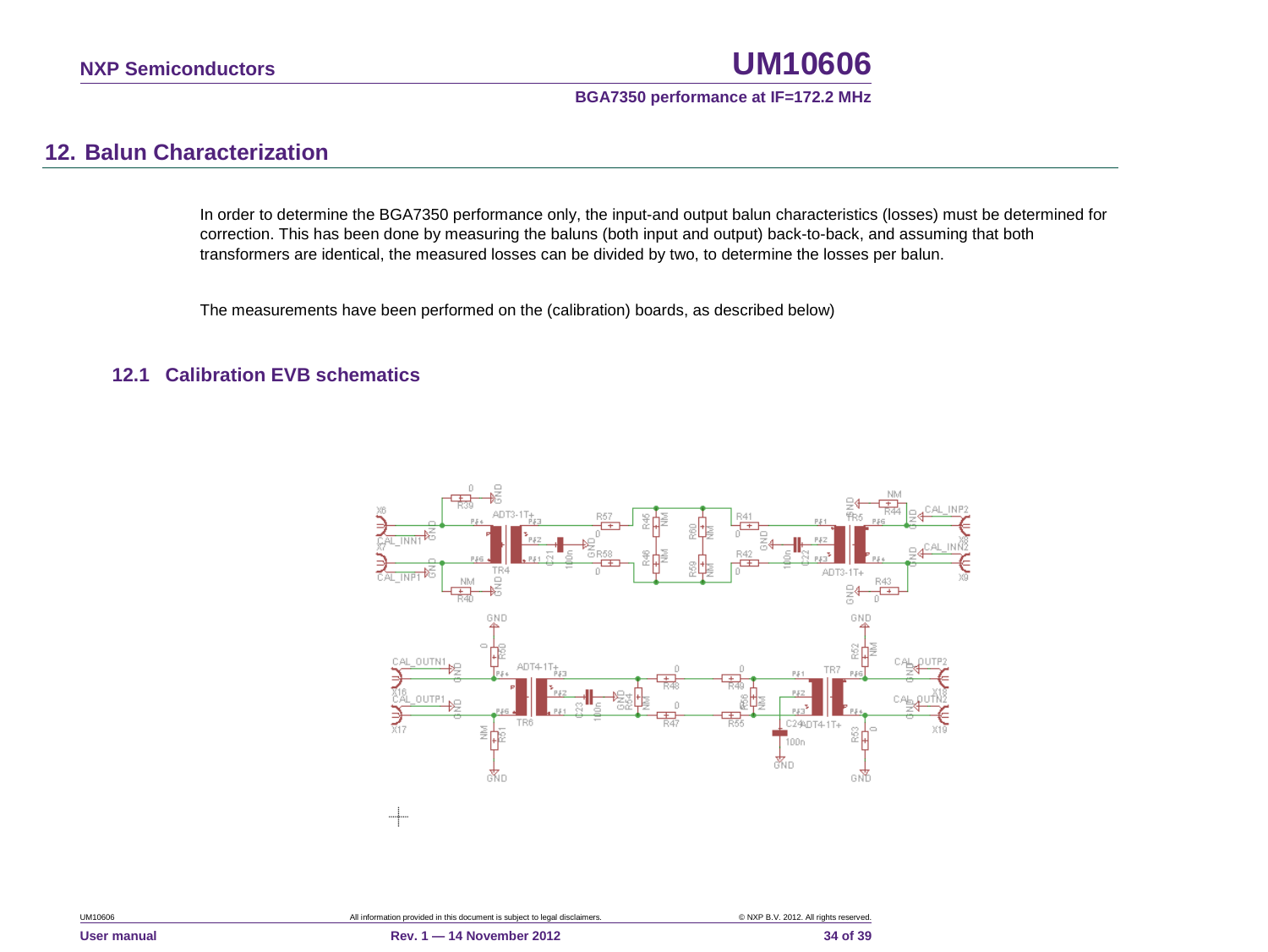**BGA7350 performance at IF=172.2 MHz**

### **12.2 Calibration EVB layout**

<span id="page-34-0"></span>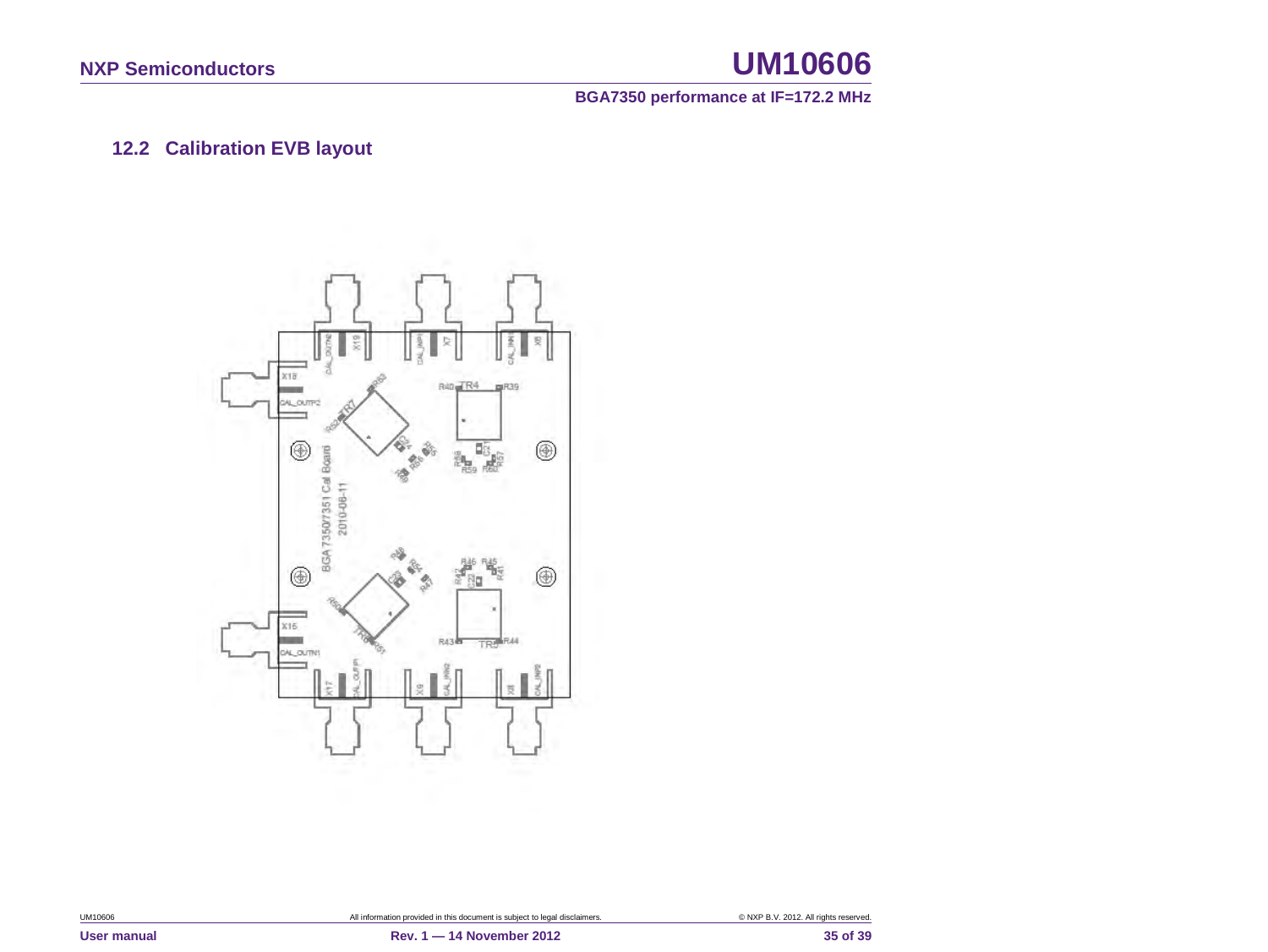### **BGA7350 performance at IF=172.2 MHz**

### **12.3 Calibration EVB picture**

<span id="page-35-0"></span>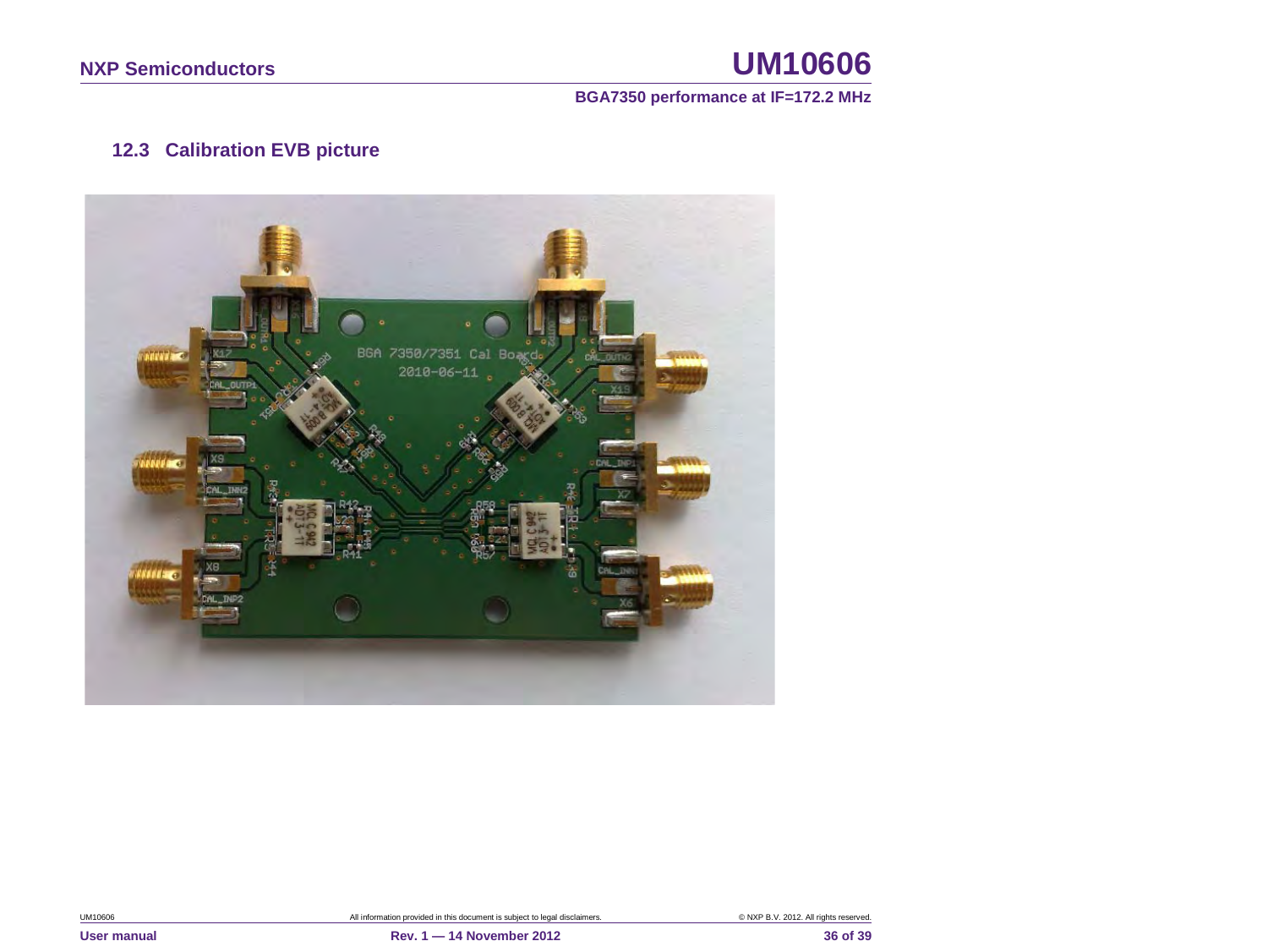### **BGA7350 performance at IF=172.2 MHz**

### **12.4 Calibration measurement results**



<span id="page-36-0"></span>The losses of the input balun is about 0.55 dB The losses of the output balun is about 0.6 dB



Input Balun, back-to-back **Input Balun**, back-to back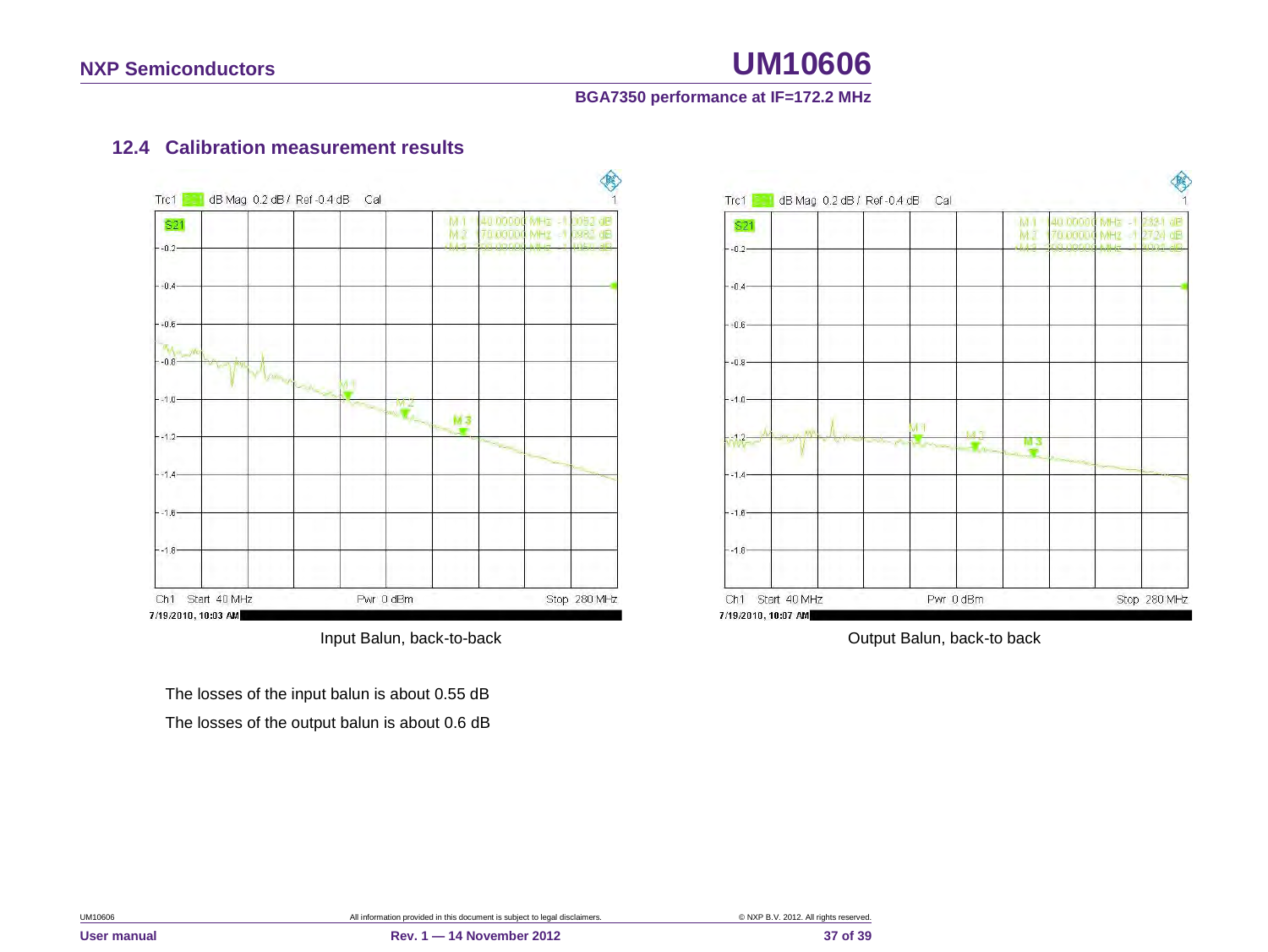## <span id="page-37-0"></span>**13. Legal information**

### <span id="page-37-1"></span>**13.1 Definitions**

**Draft —** The document is a draft version only. The content is still under internal review and subject to formal approval, which may result in modifications or additions. NXP Semiconductors does not give any representations or warranties as to the accuracy or completeness of information included herein and shall have no liability for the consequences of use of such information.

### <span id="page-37-2"></span>**13.2 Disclaimers**

**Limited warranty and liability —** Information in this document is believed to be accurate and reliable. However, NXP Semiconductors does not give any representations or warranties, expressed or implied, as to the accuracy or completeness of such information and shall have no liability for the consequences of use of such information.

In no event shall NXP Semiconductors be liable for any indirect, incidental, punitive, special or consequential damages (including - without limitation lost profits, lost savings, business interruption, costs related to the removal or replacement of any products or rework charges) whether or not such damages are based on tort (including negligence), warranty, breach of contract or any other legal theory.

Notwithstanding any damages that customer might incur for any reason whatsoever, NXP Semiconductors' aggregate and cumulative liability towards customer for the products described herein shall be limited in accordance with the Terms and conditions of commercial sale of NXP Semiconductors.

**Right to make changes —** NXP Semiconductors reserves the right to make changes to information published in this document, including without limitation specifications and product descriptions, at any time and without notice. This document supersedes and replaces all information supplied prior to the publication hereof.

**Suitability for use —** NXP Semiconductors products are not designed, authorized or warranted to be suitable for use in life support, life-critical or safety-critical systems or equipment, nor in applications where failure or malfunction of an NXP Semiconductors product can reasonably be expected to result in personal injury, death or severe property or environmental damage. NXP Semiconductors accepts no liability for inclusion and/or use of NXP Semiconductors products in such equipment or applications and therefore such inclusion and/or use is at the customer's own risk.

**Applications —** Applications that are described herein for any of these products are for illustrative purposes only. NXP Semiconductors makes no representation or warranty that such applications will be suitable for the specified use without further testing or modification.

Customers are responsible for the design and operation of their applications and products using NXP Semiconductors products, and NXP Semiconductors accepts no liability for any assistance with applications or customer product design. It is customer's sole responsibility to determine whether the NXP Semiconductors product is suitable and fit for the customer's applications and products planned, as well as for the planned application and use of customer's third party customer(s). Customers should provide appropriate design and operating safeguards to minimize the risks associated with their applications and products.

NXP Semiconductors does not accept any liability related to any default, damage, costs or problem which is based on any weakness or default in the customer's applications or products, or the application or use by customer's third party customer(s). Customer is responsible for doing all necessary testing for the customer's applications and products using NXP Semiconductors products in order to avoid a default of the applications and the products or of the application or use by customer's third party customer(s). NXP does not accept any liability in this respect.

**Export control —** This document as well as the item(s) described herein may be subject to export control regulations. Export might require a prior authorization from competent authorities.

**Evaluation products —** This product is provided on an "as is" and "with all faults" basis for evaluation purposes only. NXP Semiconductors, its affiliates and their suppliers expressly disclaim all warranties, whether express, implied or statutory, including but not limited to the implied warranties of noninfringement, merchantability and fitness for a particular purpose. The entire risk as to the quality, or arising out of the use or performance, of this product remains with customer.

In no event shall NXP Semiconductors, its affiliates or their suppliers be liable to customer for any special, indirect, consequential, punitive or incidental damages (including without limitation damages for loss of business, business interruption, loss of use, loss of data or information, and the like) arising out the use of or inability to use the product, whether or not based on tort (including negligence), strict liability, breach of contract, breach of warranty or any other theory, even if advised of the possibility of such damages

Notwithstanding any damages that customer might incur for any reason whatsoever (including without limitation, all damages referenced above and all direct or general damages), the entire liability of NXP Semiconductors, its affiliates and their suppliers and customer's exclusive remedy for all of the foregoing shall be limited to actual damages incurred by customer based on reasonable reliance up to the greater of the amount actually paid by customer for the product or five dollars (US\$5.00). The foregoing limitations, exclusions and disclaimers shall apply to the maximum extent permitted by applicable law, even if any remedy fails of its essential purpose.

### <span id="page-37-3"></span>**13.3 Licenses**

**Purchase of NXP <xxx> components**

<span id="page-37-4"></span><License statement text>

### **13.4 Patents**

Notice is herewith given that the subject device uses one or more of the following patents and that each of these patents may have corresponding patents in other jurisdictions.

<span id="page-37-5"></span>**<Patent ID> —** owned by <Company name>

### **13.5 Trademarks**

Notice: All referenced brands, product names, service names and trademarks are property of their respective owners.

**<Name> —** is a trademark of NXP B.V.